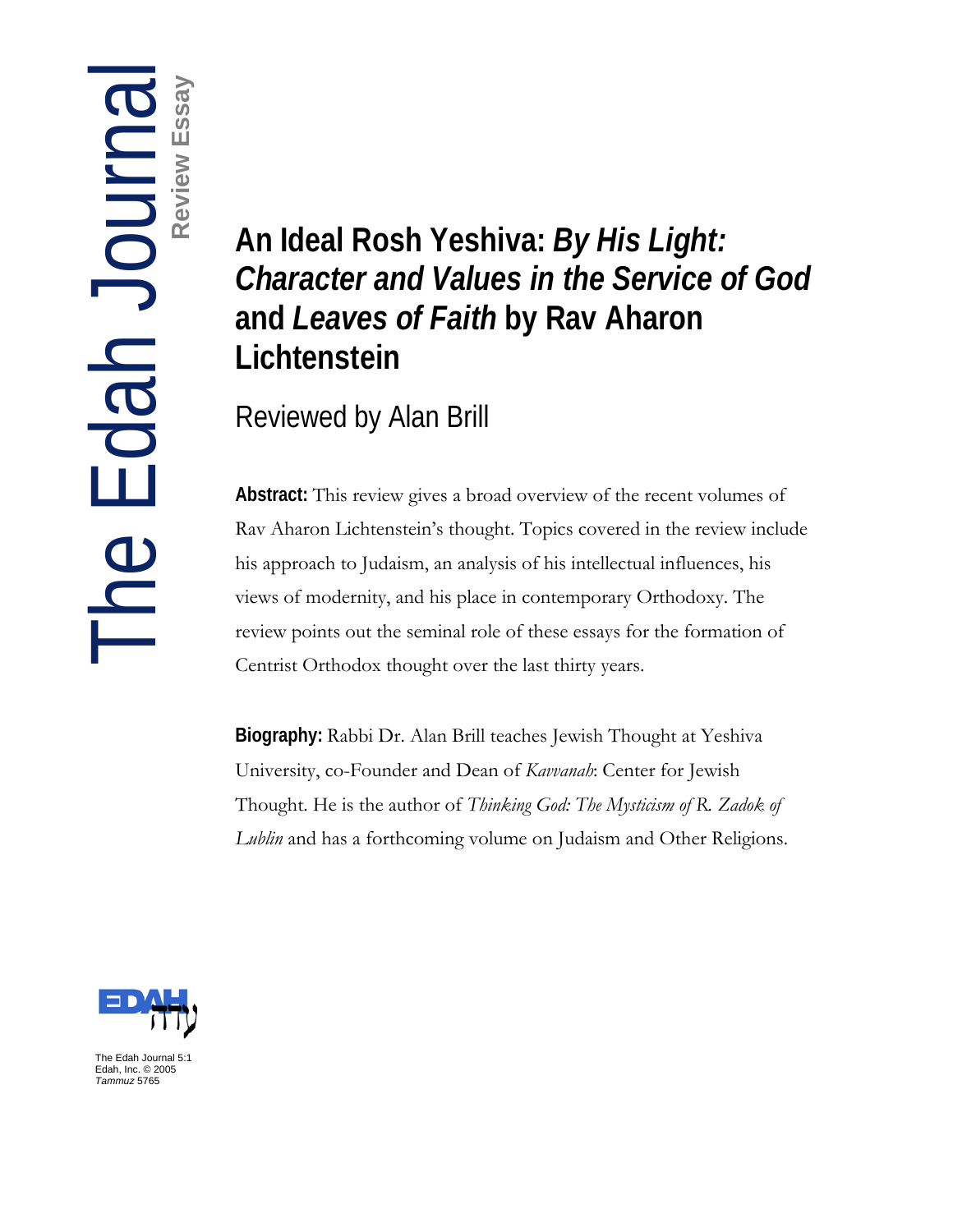# **An Ideal Rosh Yeshiva:** *By His Light: Character and Values in the Service of God* **and** *Leaves of Faith* **by Rav Aharon Lichtenstein (KTAV)**

## Reviewed by Alan Brill

he long-awaited collection of essays by Rav The long-awaited collection of essays by Rav<br>Aharon Lichtenstein, Rosh Yeshiva of Yeshivat Har Etzion, makes a memorable contribution to Orthodox thought. Orthodox Jews of all leanings, myself included, have the deepest respect for, even awe of, R. Lichtenstein's piety, learning, and humanity. He is the ideal *rosh yeshivah—*erudite, humble, and moral. His essays, collected for the first time in these volumes, span over forty years of writings and offer up a consistent, ideal vision of life, reflecting the author's dedication to Torah study as an expression of the Divine.

The first volume, *By His Light: Character and Values in the Service of God* (BHL), which has been superbly edited by Reuven Ziegler, comprises transcriptions and adaptations of important lectures given by R. Lichtenstein in the yeshiva. The second and third volumes have the Whitmanesque title, *Leaves of Faith* (LoF), and consist of articles written by R. Lichtenstein himself. (More volumes are forthcoming.) All three books demonstrate a consistent ideology, rich in ideas, offering great rewards to the ideal reader.

Rav Aharon Lichtenstein's father, Rabbi Dr. Yehiel Lichtenstein, teacher at Yeshiva University's Central Manhattan High School, provided his son

with a model of a German Orthodox Rabbi with a doctorate. His mother, Bluma, a graduate of the Yavneh School in Telshe was the driving force to insure that her son became a Torah scholar, arranging special teachers and advanced learning opportunities for him. His mother remained connected to the elite of the yeshiva world, creating a household where luminaries such as Rav Bloch and Rav Kaminetsky were guests, and later she arranged for her son's tutelage as a prized student of Rabbi Isaac Hutner.1 The young Lichtenstein further studied under his future father-in-law, R. Joseph Dov Soloveitchik while attaining a doctorate from Harvard in English literature. In turn, he gave a Talmud *shi`ur* at Yeshiva University in the 1960s, and it was his influence that revived the *kolel* at Yeshiva University and encouraged increased devotion to the study of Talmud. Subsequently, he became Rosh Yeshiva at Yeshivat Har Etzion in Alon Shevut, where he trained two generations of students. In that capacity, R. Lichtenstein maintained close relationships with many *gedolim* of the yeshiva world, especially R. Shlomo Zalman Auerbach.

When R. Lichtenstein started writing in the 1960s, the canon of Jewish thought featured works by Mordecai Kaplan, Martin Buber, and Eugene

<sup>1</sup> I thank Rav Aharon Lichtenstein who corrected for me the role of his parents in his education by treating me to a lunchtime of stories of his childhood, his mother, summer camp experiences, and earliest teachers. When I mentioned to him that many of his students who I have encountered falsely think that R. Lichtenstein's learning started with his encounter with Rav Soloveitchik, thereby projecting their lives onto his, he responded by delineating the special learning arrangements made for him as a child. For his published eulogies, see for his mother: *Alon Shevut*, volume 116, p. 7; for his father, see *Alon Shevut*, 123, p. 7. I also thank Professors Moshe Gold, Lawrence Kaplan, and William Lee who read earlier versions of this essay and provided useful comments, as did my friend David Landes and my former student Mordy Friedman. This essay was written May 2004 before a former essay of mine was misread as focusing on the thought of R. Lichtenstein.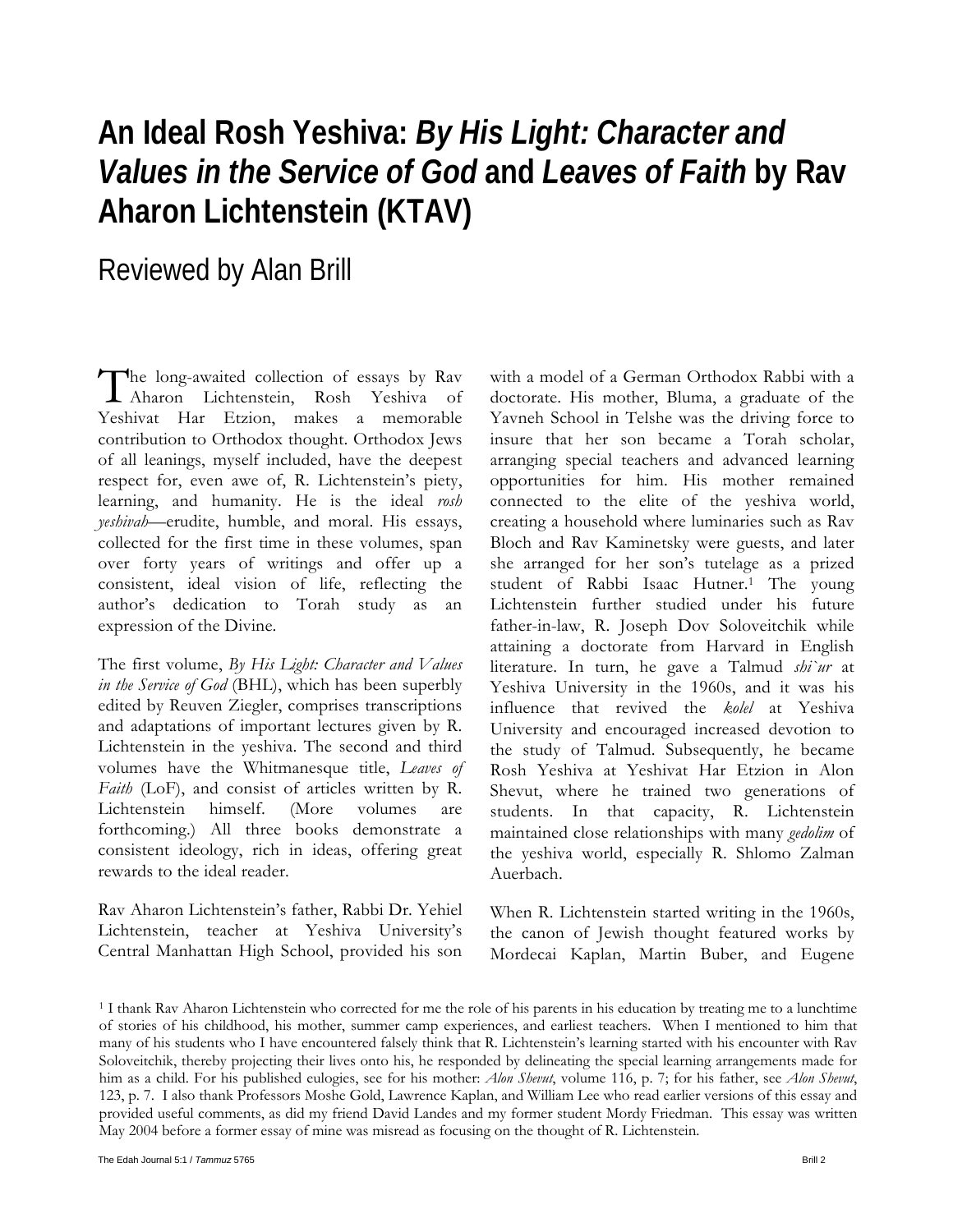Borowitz. R. Lichtenstein offered an alternate vision of Judaism far removed from modernist concerns and, in contrast to the American milieu, his essays are immersed in the divine will and wisdom present in the study of Talmud.

R. Lichtenstein's essays reflect the shift from Modern Orthodoxy to Centrist Orthodoxy that has occurred over the last thirty years. This transformation involved the transfer of authority to *roshei yeshivah* from pulpit rabbis, the adoption of a pan-halakhic approach to Judaism, an effacing of a self-conscious need to deal with modernity, an increased emphasis on Torah study, especially in the fashionable conceptual manner, and a shifting of the focus of Judaism to the life of a yeshiva student. As an ideology, Centrist Orthodoxy is a clearly defined separate philosophy from Modern Orthodoxy, with clear lines of demarcation delineating who is in the *mesorah.* These changes from Modern Orthodoxy to Centrist Orthodoxy deserve their own separate study. However I must state categorically at the outset that it is not a question of a change from left to right or from acculturated to sectarian. Each period and group of thinkers develops its own centripetal and centrifugal forces. In many ways, Centrist communities are more acculturated and certainly more educated than prior ones. R. Lichtenstein's essays offer the reader ability to understanding these changes in the form of a definitive and inspiring vision of the Centrist Orthodox ideology.

### *"Centrist Orthodoxy is a clearly defined separate philosophy from Modern Orthodoxy."*

The first part of this review presents R. Lichtenstein's views on Torah, *mitsvot*, work and education (with an occasional contrast to the Neo-Orthodoxy of R. Samson Raphael Hirsch) to explain that although R. Lichtenstein values secular literature, one should not infer his affirmation of the Modern Orthodox worldview in the third quarter of the twentieth century. The remaining sections deal with his influences, his reaction to modernism, and his legacy.

### A Philosophy of Centrism

At the start of the nineteenth century, the Lithuanian rabbinic tradition developed the yeshiva ideal of actively studying Talmud throughout one's life. A century later, R. Hayyim of Brisk created an analytic method of Talmud study for the yeshiva world based on abstraction, conceptualization, and pan-halakhicism. Continuing this trend, R. Lichtenstein's approach rests upon his presentation and advocacy of the conceptual approach to learning, broadened into a programmatic method for living a Jewish life. R. Lichtenstein is far from the only figure to make these claims; he is, however, the most articulate and urbane. Much of this essay will explicate the sources and contextualize his thought. My goal as a historian of theology is to offer an understanding of the complexity of his thought for further discussion; and historical contextualization need not reduce him, or any other thinker, to a mere combination of the thought of others.

According to R. Lichtenstein, the Talmud reigns in overarching importance because of its idealistic character (BHL 36); the idealistic quality is so important that he boldly claims that the idealistic method of Brisk constitutes faith in Torah itself because one must not relate to the Talmud as a simple text. (BHL 49) The *Zohar* defends its reading of Torah in light of the doctrine of *sefirot* by contending that the Torah loses its significance if treated in a narrative manner; similarly, R. Lichtenstein creates an existential choice between accepting the conceptual approach or relegating the Torah to pedestrian status, thereby depriving it of passion and mystery. He certainly knows other approaches to Torah study, yet surprisingly he sets up his defense of the conceptual method as a zerosum game of faith. One must either accept the objectiveness of a methodical approach that offers greater rationality and order, or else one must see the method as foreign to the Talmud.

R. Lichtenstein's reproducible method of Talmud study consists both of learning the abstract legal ideas behind the text and mastering the difficulties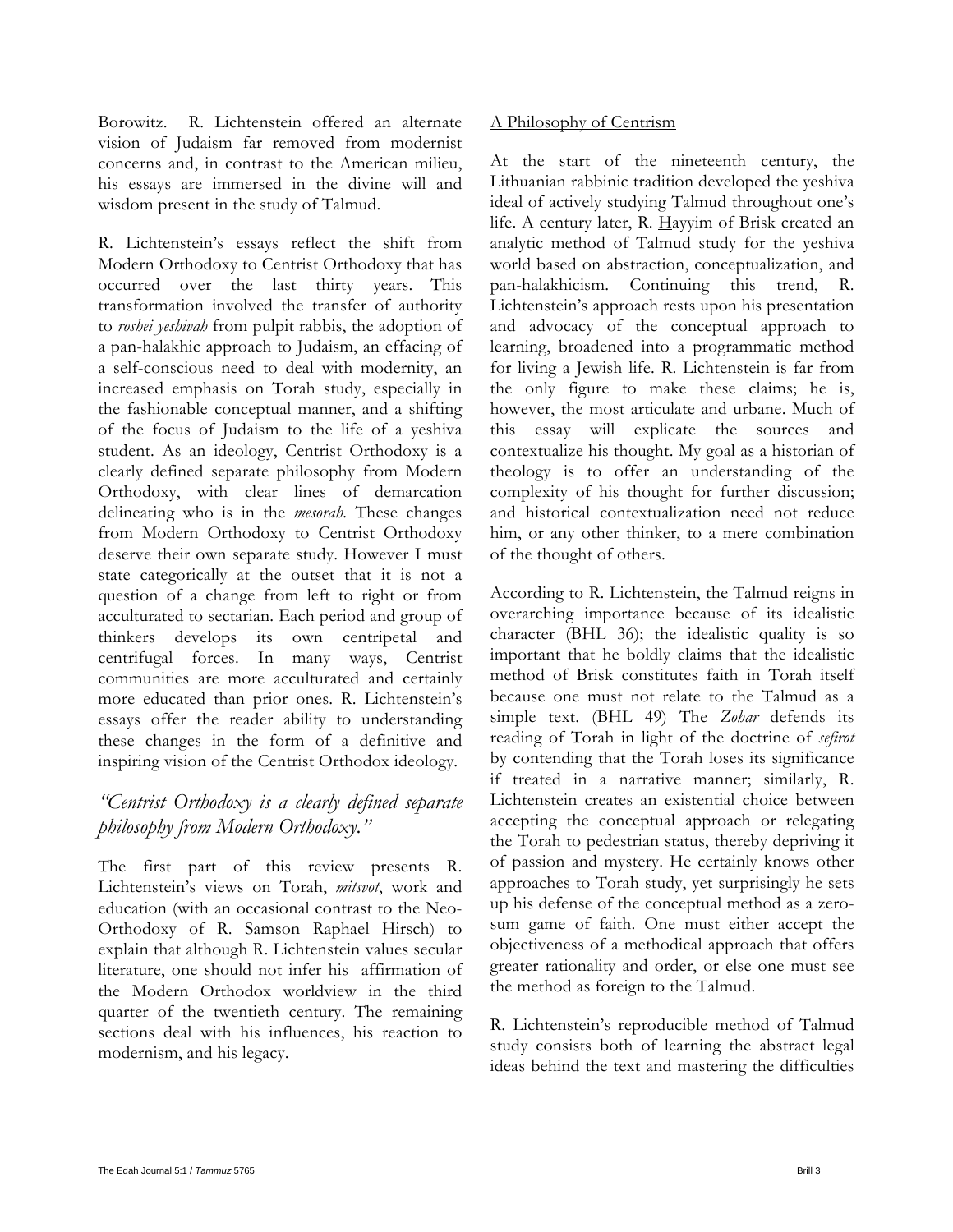of the textual page.2 For R. Lichtenstein, the narrative discourse of the Talmud alone does not pose problematic issues; instead, contradictions leading to a resolution and abstract definitions are the fodder for conceptual understanding.3 Rabbi Lichtenstein describes his approach to the text as anti-realist, (which converges with the anti-realist approach of both the metaphysical approach to poetry and New Criticism). One cannot help but be reminded of Hans Frei's description of conservative religious hermeneutics in the early nineteenth-century, which generalized the text into idealist principles in order to walk the line between rejecting the traditional approach to religious texts based on narrative and affirming the new historicist readings.4

### *"Individual man as an independent source of values represents idolatry."*

Adapting Eastern European halakhic theories that used Kabbalah to approach the text as infinite, while removing the Kabbalah from his sources, R. Lichtenstein distinguishes between the pristine Torah of truth (*emet*) and the dynamic Torah of mercy (*hesed*), which is the centripetal thrust of Torah study shown in the diverse and creative interpretations of the text by rabbinic scholars. He limits creativity in Torah, however, to validating only those ideas accepted by the consensual judgment of the wise of Israel (*hokhmei Yisra'el*). The Torah of mercy manifests itself as the diverse interpretations of *gedolei Yisra'el.* (BHL170) He explicitly advocates a closed hermeneutic circle of meaning, significance, and authority, all in the hands of *roshei yeshivah*.

What does such an approach offer the ordinary Jew? R. Lichtenstein holds as a principle that the average Jew should not study Torah as recitation or devotion and certainly not as entertainment. In fact, ordinary Jews should not learn *beqi`ut*, *mishnayot,* or practical laws, but should follow the conceptual method the student learns in yeshiva. He asks, "Is it trying to square a circle? Is it apex over reality? Can ordinary wage earners and parents be treated the same as yeshiva students?" Even though he acknowledges that many disagree with his position, Rabbi Lichtenstein wholeheartedly answers the latter two questions in the affirmative (BHL247).5

R. Lichtenstein starts the first essay in *By His Light,*  a lecture given to students in his yeshiva, with a phrase that displays the gist of his Orthodoxy: "When seeking to shape our personalities according to Torah values . . ." In this short opening, much of his worldview is already apparent. By Torah values, he means the conceptual approach to Talmud, and therefore, in his own words, his starting point affirms the absolute acceptance of *halakhah* as norms and as axiology that must necessarily shape our personalities. (BHL 243) The values gained through Talmud study—not those of the outside world—shape our personalities.

Besides emphasizing the study of Torah, R. Lichtenstein offers the following approach to social questions. The biblical mandate to Adam "to serve and to work" offers a rubric to answer life's questions. "To serve" teaches conservative social values; one should know that one is born into

<sup>2</sup> On his method of learning, see Elyakim Krumbein, "*Dina de-Garmi*," *Alon Shevut* 158 (Nisan 5761), adapted and translated as "On Rav Lichtenstein's Methodology of Learning," *Alei Etzion* 12 (Tevet 5764); "*Peritsat Derekh bi-tehumei Qodashim ve-Toharot*," *Ma`alin ba-Qodesh* (of Kolel Beit ha-Behirah). 1 (Karmei Tzur: Sivan 5759); "From R. Hayyim to the Rav to R. Aharon Lichtenstein," *Netu`im* 9, (Elul 5762); Avraham Walfish, "*Ha-Shittah ha-Briska'it ve-ha-Qeri'ah ha-Tsemudah: Teguvah la-Rav* 

<sup>&</sup>lt;sup>3</sup> For contemporary examples of concern with the narrative of the Talmudic text, see the writings of R. Brandes in each issue of *Akdamot* or the various approaches of various *ramim* in Israel, including R. Meir Lichtenstein, R. David Bigman, and R. Yaakov Nagan among others.

<sup>4</sup> *Hans W. Frei, The Eclipse of Biblical Narrative: A Study in Eighteenth and Nineteenth Century Hermeneutics* (New Haven: Yale University Press, 1974).

<sup>&</sup>lt;sup>5</sup> Cf. Richard Daniel Altick, *Victorian People and Ideas: A Companion for the Modern Reader of Victorian Literature* (New York: W.W. Norton & Company, 1974), p. 267: "True, neither the elite nor the midbrow clerisy functioned as Coleridge and Arnold hoped they would, as culture-bearers to the multitude. They received and treasured knowledge, but they did not spread it except among themselves." In the sociological terms of Mary Douglas, his approach places greater emphasis on hierarchical identity to the grid than horizontal boundaries of group.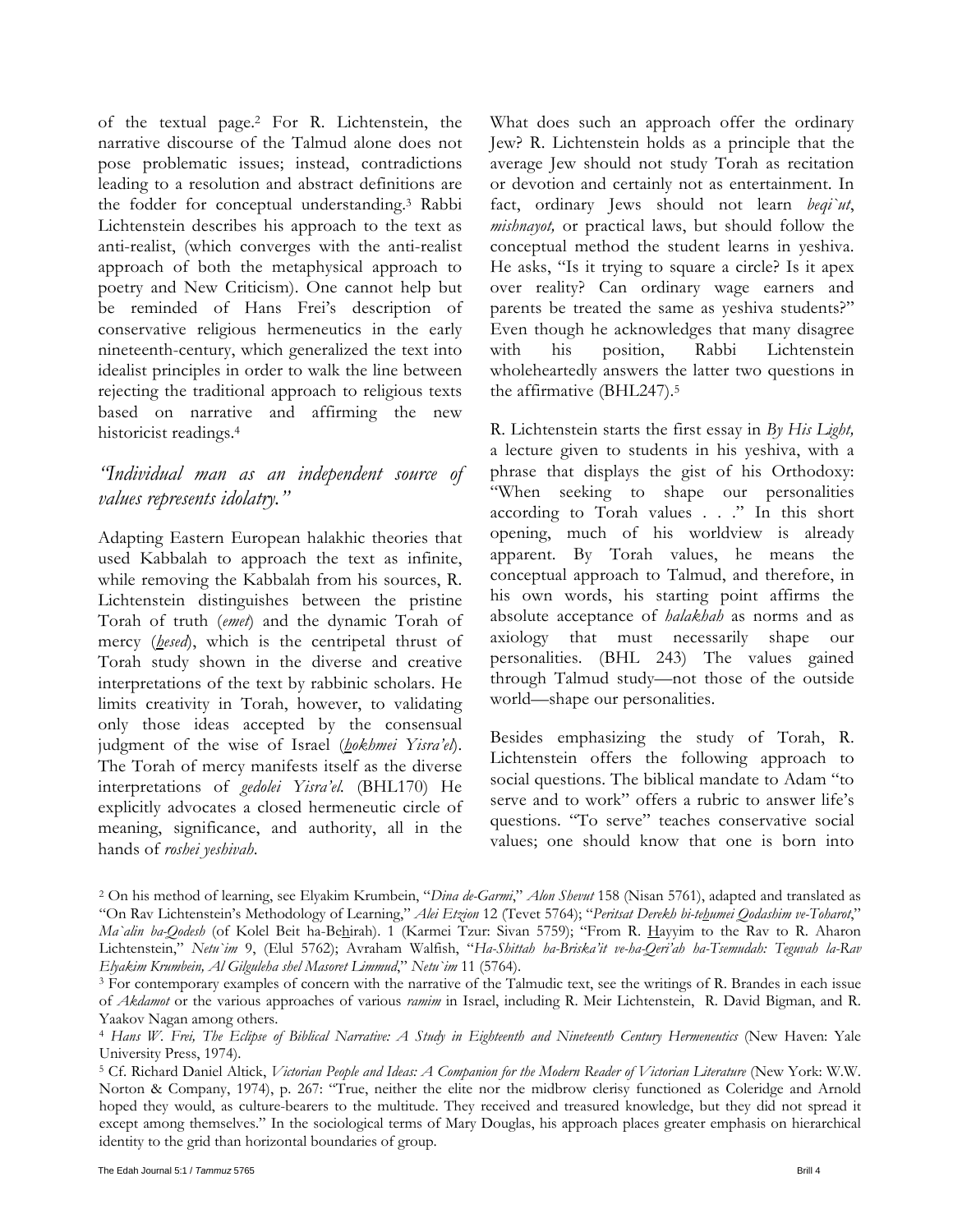society and therefore has obligations right from the start. Individual man as an independent source of values represents idolatry**;** one needs to reject the individualism of modernity and the irreligiosity of secular culture. This rejection does not function as ideology alone; rather, R. Lichtenstein explicitly censures the seeking of pleasure or self-fulfillment and romantic individualism. Hence, he states that we are axiologically against abortion because the rights of the individual do not take precedence over one's obligations to society.6

The biblical mandate "to work" points to our need to develop, create, and contribute to the improvement of the world. R. Lichtenstein seems to advocate a serious work ethic, writing that one needs to work for one's own mental health, to fulfill social obligations, and to imitate God. He rejects hedonism and considers idle hands to be the devil's tools. Thus if one is not studying Torah full time, one needs to reaffirm a commitment to work. His rejection of hedonism and his Puritan work ethic also lead R. Lichtenstein to write that reading the food column in the newspaper should be considered disgusting to the Torah personality.

In the texts cited to prove his social views, we gain a window into R. Lichtenstein's approach. He avoids the texts of Jewish thought of the last millennium except for those of the Eastern European *beit midrash*; he does not cite liturgists, *midrash*, medieval philosophers or kabbalists. Instead, he bases his corporate view of life on the legal texts that discuss the laws of sacrifice, property responsibility, and the four watchmen. His proof text on the need to work is a citation from Maimonides (*Mishneh Torah, Hilkhot Gezeilah* 6:11) that a dice player cannot be a witness because his vice places him outside of society. This case is paradigmatic of the way in which R. Lichtenstein takes a particular *halakhah* and globalizes it into a general idea about society. When R. Lichtenstein gazes upon the rabbinic ethos, he does not see discussions of accepting the yoke of heaven or serving God through *mitsvot*; rather, he sees a social philosophy based on a responsible society. This

generalizing approach is a unique form of analogous thinking*—*taking a discussion of the four watchmen and deriving a ground norm (*grundnorm*) about responsibility from it, making it an idealistic allegory.

### *"Alas, there are not usually any comparisons with alternate middle positions."*

When R. Lichtenstein explains texts by staying close to their surface meaning, one is reminded of R. Abuhav's *Menorat ha-Me'or,* where social values are generated directly through citation of the Talmud's social ethos. The essays add to the Talmud text selections from the humanism of the R. Me'ir Simhah of Dvinsk's *Meshekh Hokhmah,* the work of Rabbi Joseph Soloveitchik, and the halakhic approach of Eastern European thinkers. English literature is overlaid as a means of amplifying and considering alternatives to the panhalakhic thought, usually through comparing the *halakhah* to extreme positions and leaving halakhah comfortably in the middle. Alas, there are not usually any comparisons with alternate middle positions. Discussions of the Talmudic social ethos are arranged with Puritans on one side and romantics on the other, where both come up for extensive discussion, and then censure, while the positions of Maimonides, Albo, and Rabbi S. R. Hirsch can be dismissed in restrictive clauses.

Whereas Modern Orthodox thinkers focused on *misvot* as the defining axiological element of the Jewish life, R. Lichtenstein writes that we do *mitsvot* because we are commanded, and not for functionality, spirituality, or redemption. We need have a theocentric rather than an anthropocentric world, urges R. Lichtenstein, and we need to identify with divine will known through Torah study. In his own consideration of his severe doctrine of divine will, R. Lichtenstein states that we are not robots or Eastern Orthodox monastics in our obedience, yet does not elaborate on those distinctions by offering any practical differences in the essay.

<sup>6</sup> For a feminist analysis of R. Lichtenstein's position, see Ronit Ir-Shai, "*Tefisat Magdiriot be-Piskei Halakhah: Sugyat ha-Haflot ki-Mikreh Mivhan,"*(forthcoming). The article is based on her unpublished Bar-Ilan Ph.D dissertation (1994) of the same title.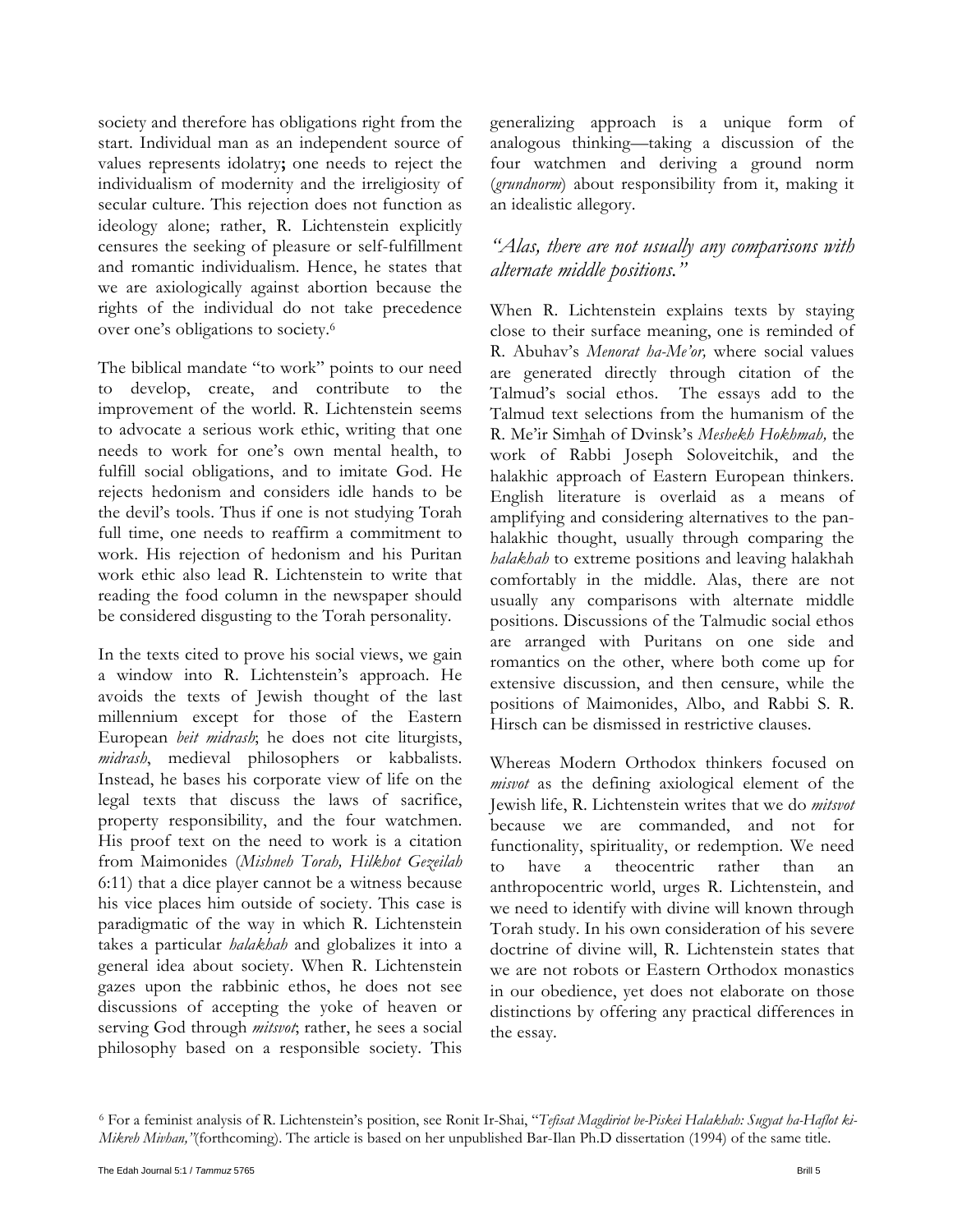R. Lichtenstein uses an army metaphor to convey the role of submission to divine command in the performance of *mitsvot*; the same metaphor was used by Herman Wouk and R. Eliezer Berkovits to teach that the goal of the command is training, not obedience for its own sake. Of course, Rabbi Lichtenstein critiques Martin Buber, who rejects heteronomous commands, but he also distances himself from the utilitarianism of Maimonides' *Guide*, the symbolism of R. Samson Raphael Hirsch, or the sacramental ritualism of Kabbalah; *mitsvot* are not our ideal source of connection to God.7

Yet, R. Lichtenstein's broader vision for ethics and secular studies exhibits his uniqueness among *roshei yeshivah*. His moral vision is one of his distinctive exemplary traits, striking anyone who has ever had the privilege of having dealings with him. His moral sincerity, consistency, and strength are, without exaggeration, one of the defining qualities of his vision and, unfortunately and painfully, a rare commodity in our leaders. R. Lichtenstein's ethical philosophy deserves a separate paper and will only receive brief mention in this overview.

### *"Reading English literature helps an Orthodox Jew cultivate the moral imagination needed for a sensitive application of the halakhah."*

Forcefully, R. Lichtenstein holds that the universal, by which he means ethics, should be part of the ideology of the *ben torah*, yet the universal cannot be given its own voice; the moral sense needs to be

translated into halakhic categories.8 He writes, however, that we feel close to universal human values but we are closer in those elements that remain outside of the halakhic system (*reshut*) because those moral directives do not have conflicting halakhic statements. Reading English literature helps an Orthodox Jew cultivate the moral imagination needed for a sensitive application of the *halakhah*. The cultivation of the ethic occurs through exposure to the universal dimensions of experience, but the concretizations of the ethic can usually occur only within the halakhic system.9

Rabbi Lichtenstein states that Jewish ethical theory focuses on the good and not the functional, and that one knows the good as a result of the heteronomous divine command theory; nevertheless, the good is also known naturally. (BHL, 6) As above in his discussions of *mitsvot*, he does not entertain the autonomous and functional ethics of the medieval authorities such as Maimonides.10 Using as his test case Abraham's appeal to God to act morally at Sodom, he cites the Cambridge Platonists as proof of a moral sense prior to the divine command, as a form of natural morality. Alternately, he cites C. S. Lewis's position that, in addition to the Divine command, certain things are right and do not need reasons.

For R. Lichtenstein, *frumkeit* in its totality includes goodness,11 leading to the natural question: Is there a conflict between religion and morality? On this dilemma, he does acknowledge that the

<sup>7</sup> An example of an alternate approach would be the magisterial work written by R. Lichtenstein's brother-in-law, Isadore Twersky, to describe the teleological approach of Maimonides. Isadore Twersky, *Introduction to the Code of Maimonides* (New Haven: Yale Univ. Press, 1980). The differences between R. Lichtenstein's views on *mitsvot* and those of Nahmanides and Rabbis Hayyim of Volozhin, Hirsch, Heschel, Berkovits, Kook are obvious. 8 For an explicit critique of his ethic, see Gillian Rose, *Judaism and Modernit*y (Oxford: Blackwell, 1993). For implicit

comments, see Shubert Spero, *Morality, Halakhah, and the Jewish Tradition* (New York: Ktav, 1975); For background on the topic, see Louis Newman "Ethics as Law, Law as Religion: Reflections on the Problem of Law and Ethics in Judaism," *Shofar* 9,1 (Fall 1990), pp. 13-31.

<sup>9</sup> Cf. the ethical thought of R. Walter Wurzberger, whose Orthodoxy had room for "covenantal imperatives," immediate intuitive understandings of the ethical that are co-extensive with the *halakhah*. In these imperatives, God addresses us with calls to needs of the hour, which cannot be a suspension of the ethical. See his *Ethics of Responsibility* (Philadelphia: Jewish Pub. Soc., 1994).

<sup>10</sup> In addition to Twersky's teleological approach, see Avi Sagi, *Yahadut: Bein Dat le-Musar* (Jerusalem: Reuben Mass, 1998)

where he offers many alternatives to a Divine command theory.<br><sup>11</sup> In contrast, Rav Yehuda Amital does not consider '*frumkeit'* the same as natural morality and '*menschlichkeit'*, nor does he think that natural morality finds always finds its expression in *halakhah*. See, Rabbi Yehudah Amital, *Jewish Values in a Changing World* (Yeshivat Har Etzion: Alon Shevut-Ktav: Jersey City, 2005).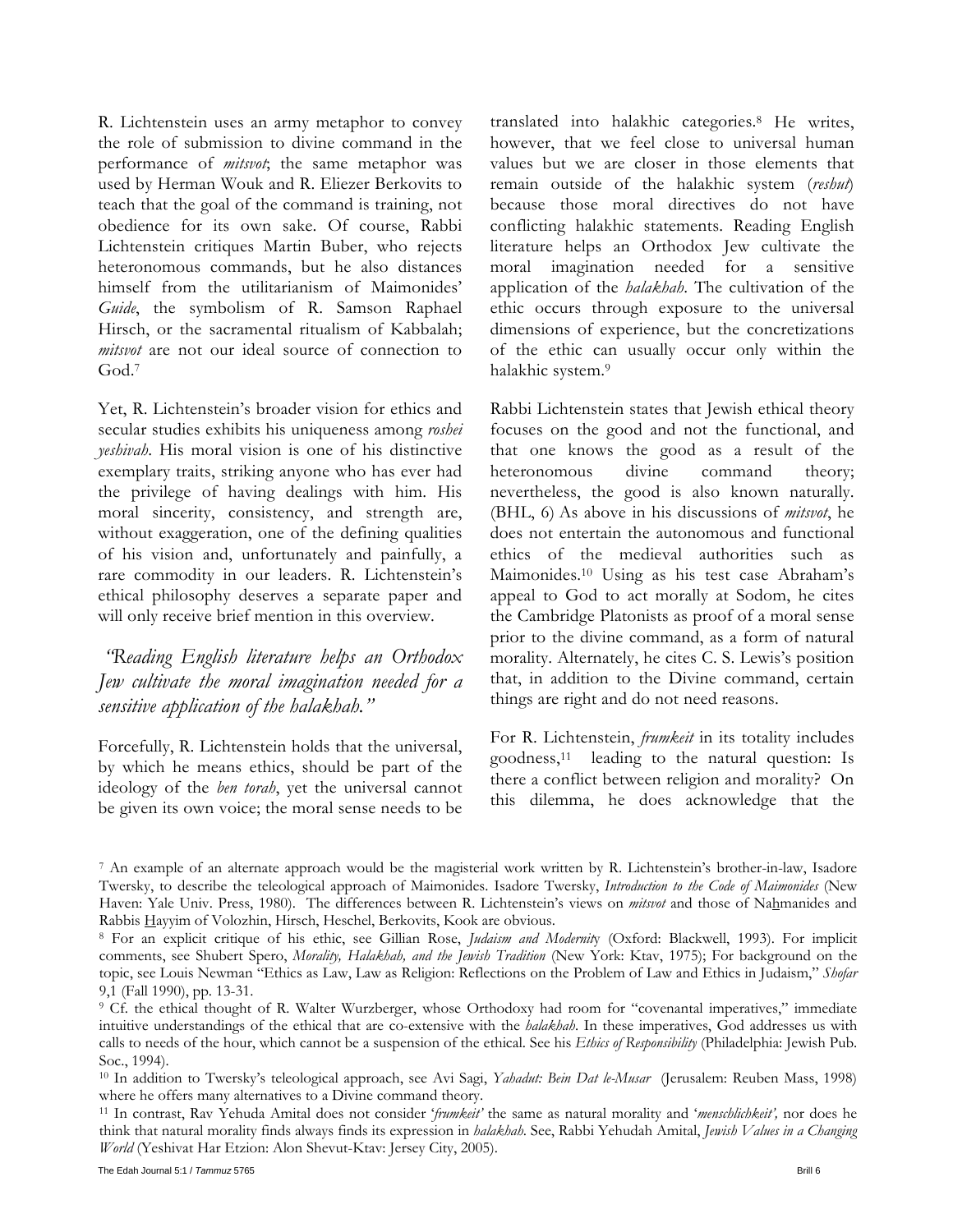commandment to destroy Amalek creates problems for our natural moral sense, but acknowledges that in some cases, we must affirm, like Soren Kierkegaard, that there is a teleological suspension of the ethical.

Besides his ethical sensitivity, R. Lichtenstein is renowned for his firm advocacy of secular studies. A fresh reading of his famous article advocating secular studies, written in 1961, early in his career, lets the reader see that his full ideology is presented in the opening pages of the essay. R. Lichtenstein sounds the clarion call for an axiological commitment to fear of heaven (*yir'at shamayim*) and complete dependence on Torah study. (LoF 1, chapter 4 p. 91) He follows this call with a mandate to be present to the revealed will of the Creator, known through a form of general revelation through nature (see the discussion of Gilson below) and needed to cultivate a spiritual personality (see the discussion of Green below). Superficial readers do not usually quote the beginning presentation of fear of heaven, Torah, revelation, and character development, nor do they address that only after fear of heaven and Torah have been attained can one cultivate ancillary secular studies. Among his many arguments for the study of knowledge beyond Torah, R. Lichtenstein cites the need to be fully engaged in the world, the continuous relevance of the humanistic ideal, the need to attain a full manifestation of human spirituality, as well as the wisdom to be found among the gentiles. He concludes that essay by reminding his readers that Torah remains first in sequence both in chronology and in purpose.

Here is a Centrist Orthodox ideal in a nutshell. As R. Lichtenstein presents it, a student attends high school and college in order to become a *talmid hakham,* to engage in the study of Talmud, and along the way to pursue secular studies in the broadest sense*—*to serve as an ancillary activity to create the breadth to be effective in the world. For R. Lichtenstein, both in his actions and his ideology, opening *kolelim* always took precedence over advocating secular studies.

In general, R. Aharon Lichtenstein advocates the Renaissance ideal of a well-rounded education. Like Matthew Arnold, he believes that such an education gives one a broader vision, a sense of balance, and a greater understanding of the human condition. He cites as a practical example the important lessons of the British tradition, where civil servants and generals who have only narrow or functional educations are not capable of making decisions in the same way that Eton and Oxford trained leaders, who follow the Renaissance model, can make decisions. He also cites Newman's *Idea of a University* for its advocacy of an ideal of studying a wide range of disciplines, and then and only then, attaining specialization or following personal interests. His focus throughout the educational discussion remains on great men and their ability to lead.12

### *"He believes that such an education gives one a broader vision, a sense of balance, and a greater understanding of the human condition."*

Time and again in his later writings, R. Lichtenstein defines Centrism as secular studies*—*not any specific quantified level at the high school or college level, but a general axiological thrust for the best: Centrist Orthodoxy as axiology. "I am not talking about going to college per se. . . . Much of what now passes in many places for collegiate education is little more than sophisticated plumbing . . . I am talking about the spiritual value of education." (BHL 228)13

R. Lichtenstein perceived his major difference with the yeshiva world to consist of the need to pursue secular studies because "an uncultured approach often tends to be superficial and simplistic." (BHL 232) In contrast, "Centrism at its best encourages a sense of complexity and integration." He notes that many think secular studies are a waste of time that could be dedicated to Torah and even constitute a dangerous influence; he also notes the current loss of confidence in culture. Nevertheless, he holds that secular studies provide the depth to

<sup>12</sup> For example, see the lecture of his student R. Michael Rosensweig, *Parshat Be-ha`alotekha*, "Ingredients of Rabbinic Leadership" http://torahweb.org/torah/2004/parsha/rros\_behalos.html.<br><sup>13</sup> Cf. Douglas Bush, who writes that "the value of a college education depends entirely on how much a student brings to it: a

degree does not nowadays guarantee anything, and education is a continuing process throughout life."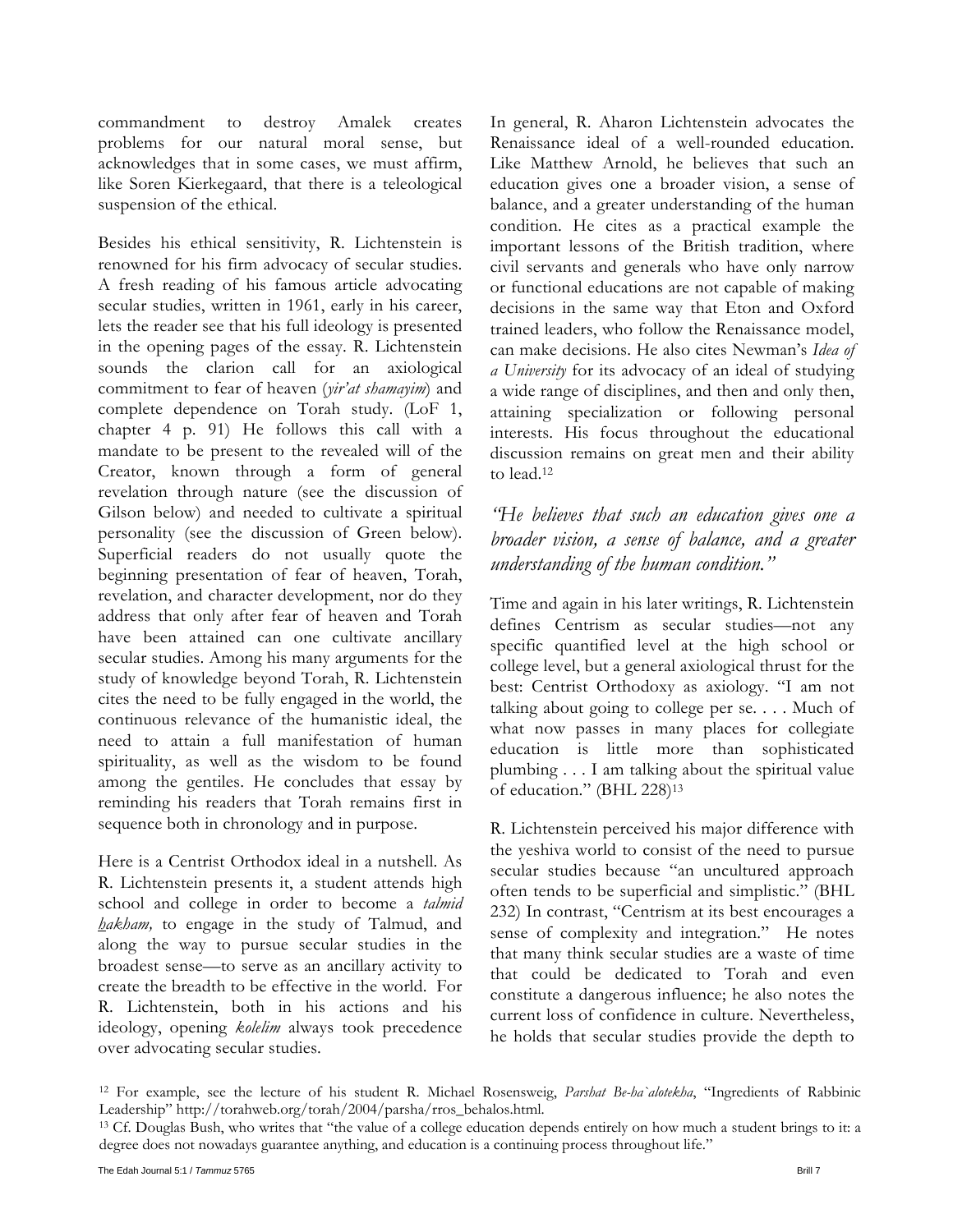see that the leadership of Moses differs vastly from that of the  $H$ azon Ish. Unfortunately, the right wing yeshiva world is portrayed solely in monochromatic terms as lacking the ability to make distinctions, leaving Centrist Orthodoxy as a triumphalistic black and white choice for knowledge (engaged and educated Agudah Orthodoxy disappears). We can take from secular studies facts, analysis, and articulation, but not values. Also notice that he equates secular studies with the human element of leadership and character motivation, not the academic concerns of philosophy, history, sociology, science, or psychology.14

### *"Much of what now passes in many places for collegiate education is little more than sophisticated plumbing."*

R. Lichtenstein does indeed react against social, historical, or modernist analyses of *halakhah*; he does, however, display his ethical sensitivity by portraying an ideal *poseq* as seeking peace and feeling the anguish of his congregants. Hence, the *poseq* should work with divergent precedents to decide in a manner that takes the human situation into account. In order to do this, one needs, according to R. Lichtenstein, the values of a *ben Torah,* not of the *zeitgeist*; this assertion contains an implicit critique of those on his left who speak of the human element in *halakhah.* (LoF 1 179) To prove this point, he surprisingly quotes the famous categorical statement from Newman that it is "better . . . for all the millions to die of starvation in extremest agony as far as temporal affliction goes, than that one soul, I will not say, should be lost, but commit one venial sin" (LoF 1 169).<sup>15</sup>

And he applies Newman to *halakhah*: "Once normative duty has been established, it becomes inviolate"(LoF 1 p. 169).16 He continues, "No one questions the fact that, in some instances, our primary sources and personal attitudes diverge"(LoF 1 184). Missing from this account are discussions of human frailty, the need for *musar* and techniques to correct human actions, or the process of commitment to the command.

In a striking rhetorical move, R. Lichtenstein calls Newman a liberal, and then identifies with him, in that Newman was considered liberal compared to the ultramontane authoritarians. In the broad scheme of things, however, there is nearunanimous understanding that Newman's thoughts should be considered as the writings of a conservative protesting against liberal religion. Similarly, R. Lichtenstein's own defense of humanism and a broader role in society, even through liberal in contrast to the yeshiva sectarian approach, is, in the broad scheme of things, strikingly conservative.

### Influences

A reader with even the mildest acquaintance with R. Lichtenstein's writing knows that he uses quotations from his broad knowledge of English literature to help elucidate his halakhic thought. In this essay, I will single out his use of F.H. Bradley, Etienne Gilson, and Thomas Hill Green because of the explicitness of his use of these thinkers, who are largely unfamiliar to the average reader, and because they form a backbone of his idealism throughout his long career. In a longer essay, the pervasive influence of Newman, Bergson, Burke, Carlyle, and Matthew Arnold, among others, would

<sup>14</sup> Contrast this to the Modern Orthodox approach of Rabbi Dr. Sol Roth who writes of the need to accept the tension of Torah with the values and conclusions of the academic fields of philosophy and science (and the democratic values of America). Synthesis is a personal activity of accepting both perspectives, see Sol Roth*, Science and Religion* (New York: Yeshiva University Press, 1967); id. The Jewish Idea of Culture (New York: Yeshiva University Press, 1997).<br><sup>15</sup> For a similar contemporary appreciation of Newman's calculus, see George Weigel, *Letters to a Young Catholic* (New Y

Basic Books, 2004).

<sup>16</sup> For an off the cuff example of this doctrine spoken by a female disciple, see the austere statement by the *yo`etset halakhah* on needing to submit to the Divine will in the film *Tahorah*. In this context it is important to note the book review given to works dealing with the laws of *niddah* by Rabbi Aviad Stollman, "*Tahorat ha-mishpahah ha-Datit-ha-Le'umit*" in *Akdamot* 14 (2004), which regarded the work from Yeshivat Har Etzion as more stringent than works from both other *hesder yeshivot* and even from *haredi* sources. Tellingly, the author of the work from Yeshivat Har Etzion responded that he was writing an ideal theoretical work to present the opinions of the medieval authorities and not a practical work. But an idealistic approach nevertheless influences the thought patterns of the community.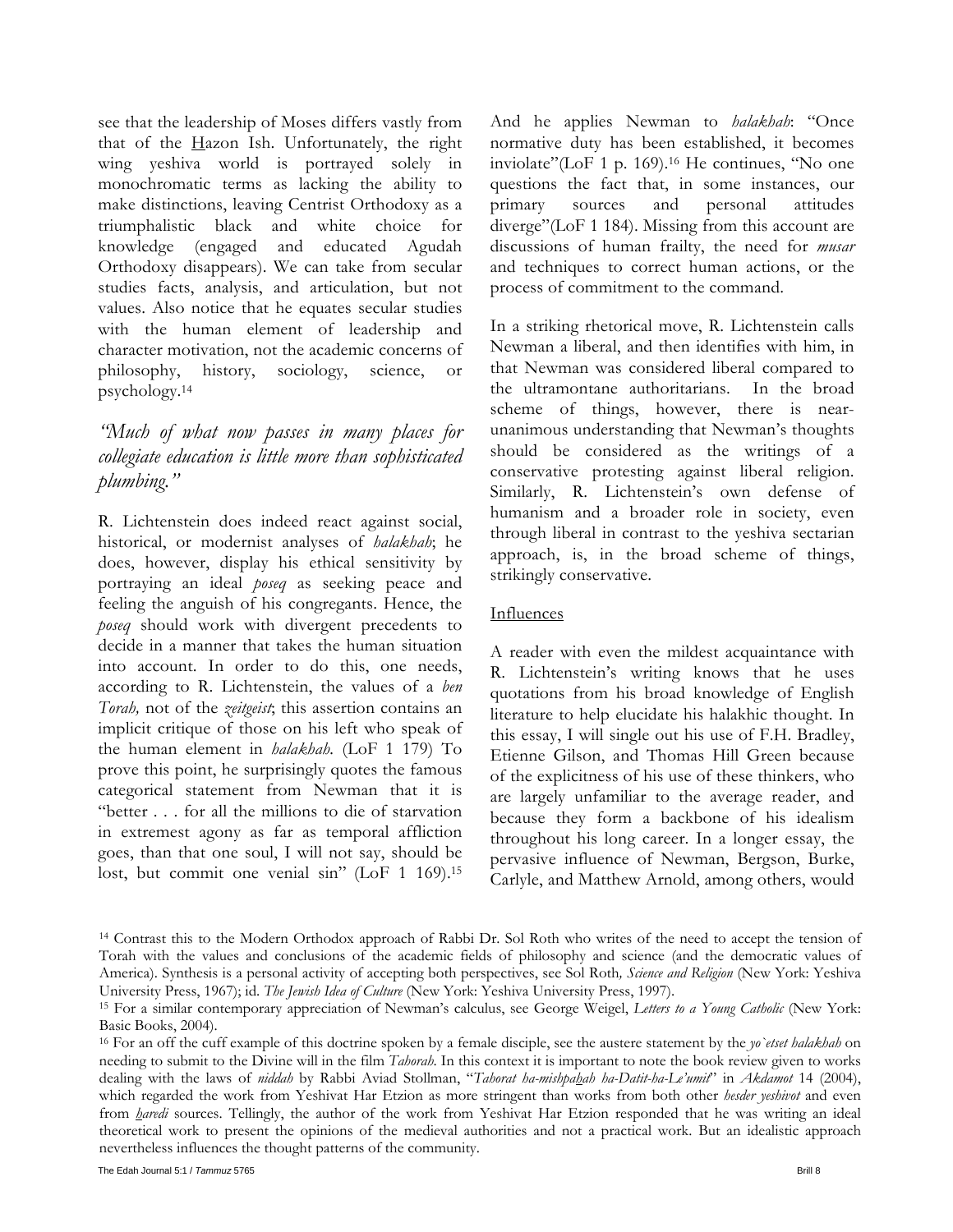need to be explored; however, most of these influences are less transparent, while the influence of Arnold is visible to all. In the case of Newman, R. Lichtenstein's writings are as much a rejection of Newman's historicism as an acceptance of Newman's combination of liberal arts with a fierce Orthodoxy.17 In contrast, R. Lichtenstein also has citations from authors such as Camus, which generally function as opportunities to reject their opinions.

Aside from his explicit citations, Rabbi Lichtenstein's dissertation research on the seventeenth-century Cambridge Platonists remains an abiding influence on his thought. In their thought, he found a congenial rejection of materialist perspectives on life, philosophy, and religion. Besides the obvious idealist and Platonic orientations they share, one can note that the Cambridge Platonists allowed R. Lichtenstein to avoid discussing the isolated self of Descartes and, by extension, the isolated self in Kant and Husserl, since the Cambridge Platonists had already shown Descartes' faults. Also, Henry More, the topic of Rabbi Lichtenstein's doctoral dissertation, openly championed the truth of the mind over the truth of sense data, yet rejected medieval thought as antiquated. Following this lead, R. Lichtenstein was free both to avoid Hume and his heirs and to reject Scholastic thought as antiquated. This rejection of Scholasticism echoes in many of R. Lichtenstein's readings of Nahmanides' ascetic and mystical worldview, which tend to remove the medieval elements.18

These literary influences on R. Lichtenstein are not outside determinates, nor are they foreign accretions and they are certainly not forced responses to modernity. Instead, his use of them

evidences a sincere attempt to work out a rabbinic worldview using the best theory available. The thinkers that R. Lichtenstein chose to help elucidate his thought never appeared on most American college, or even graduate school, reading lists, which at the time were centered on the modernists, including E.E. Cummings, Kafka, Proust, and Joyce. One does not hear in his writings the inner voices of Blake, Rilke, Freud, and Sylvia Plath, the harsh realism of Dos Passos, Steinbeck, and Sinclair Lewis nor the rich symbolism of Ernest Cassirer, Wallace Stevens, Ingmar Bergman, and Mircea Eliade. His description of the human experience from Western sources was carefully and narrowly chosen to match a specific understanding of the world of *halakhah*.19

### *"The literary influences on R. Lichtenstein are not outside determinates."*

R. Lichtenstein's choice also reflects the influence of Prof. Donald Bush, his doctoral advisor, whom he still publicly calls "*mori ve-rabbi*." In the 1960's, Renaissance studies in the Harvard English department were dominated by the ideas of Christian humanism that considered literature as morally uplifting and esthetically pleasing. Unlike the modernism of other campuses, Prof. Bush championed Renaissance literature and rejected many aspects of new criticism as well as the new modernist canons. Bush's approach is categorized by historians of criticism as a defense of the older conservative scholars. He was known for supporting the official Anglo-Catholic worldview and took the curious position of considering Puritans liberals for their critical and reformist approach toward society, yet he avoided the historical contextualization of poems. Whereas the

<sup>17</sup> When R. Lichtenstein's writings on history are published, given a chance I will likely add at least another 4000 words to this essay.

<sup>18</sup> In his dissertation, R. Lichtenstein actually denied More's own well-established kabbalism and More's detailed study of the Jewish Kabbalah, which were published in Knorr von Rosenroth's *Kabbala Denudata* (1679). More's studies were based on the belief, then current, that kabbalistic writings contained, in symbolic form, original truths of philosophy, as well as of religion. Kabbalism therefore exemplified for More the compatibility of philosophy and faith. See Sarah Hutton, "The Cambridge Platonists,. in S. Nadler, ed.,.*Blackwell Companion to Early Modern Philosophy* (Oxford: Blackwell, 1995); id.,ed.,. *Henry More (1614- 1687): Tercentenary Studies* (Dordrecht: Kluwer, 1990).<br><sup>19</sup> My colleague Prof. Will Lee suggests the possible influence of, or the similarity to, F. R. Leavis's winnowing of literature to

the great tradition, a selection process considered hostile and discomforting to other critics. Leavis's great tradition never claims to incorporate the best of human experience, only a tight canon of literature.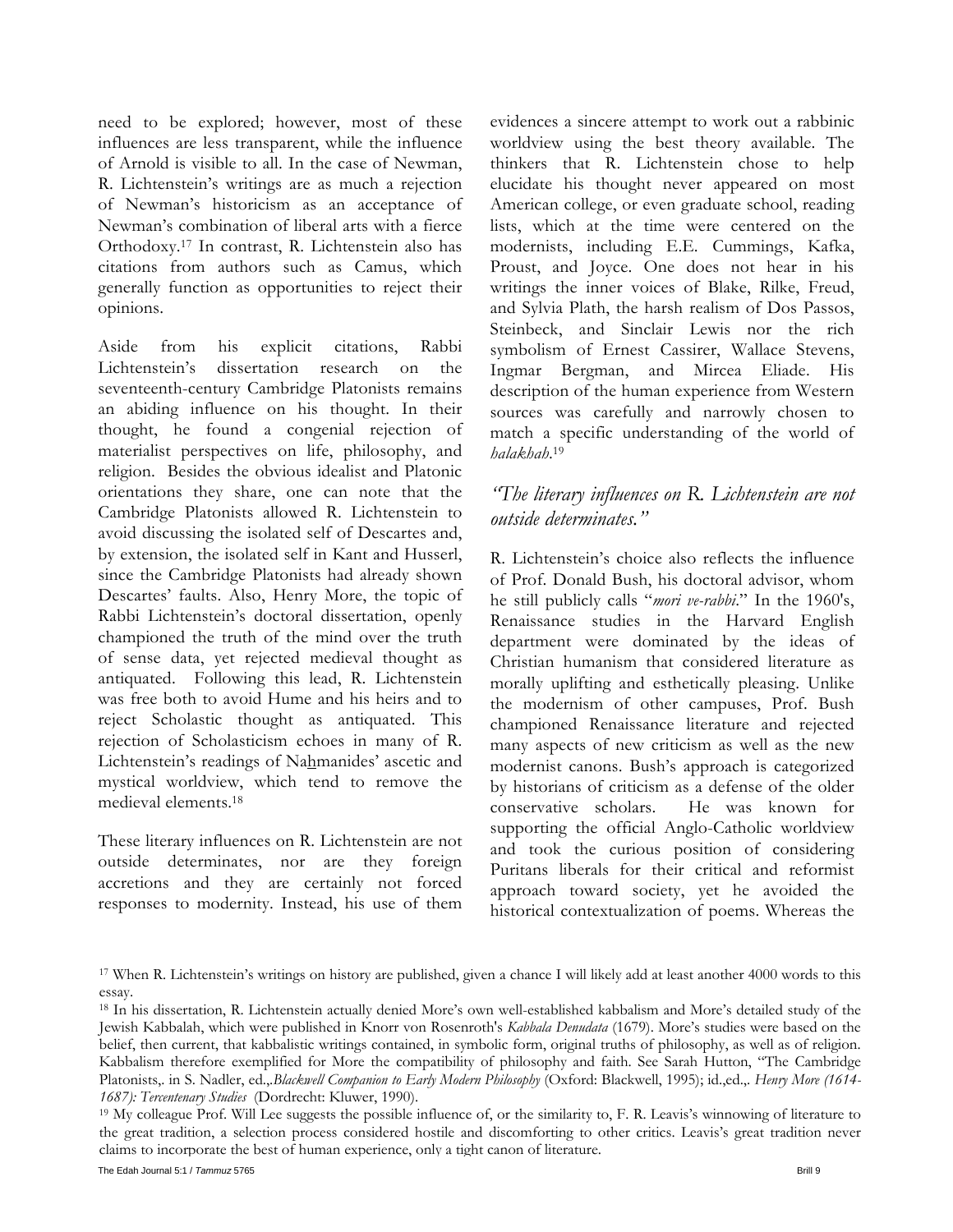new critical author William Empson, in 1961, declared, "a Renaissance Christian state was a thoroughgoing police terror," Bush continued to focus on the combination of Hebraism and Hellenism which Matthew Arnold had said would save us all. As recently as 2004, R. Lichtenstein used a paraphrase of his teacher's thought to open his speech at the Etzion Foundation dinner in New York.20

### *"He argues that the self attains full realization by fulfilling its role in society."*

The first of the three influences that I will present, F.H. Bradley (1846-1924), was the most famous, original and philosophically influential of the British Idealists. A recent encyclopedia of philosophy positions the Idealists and their most famous spokesman as follows:

These philosophers came to prominence in the closing decades of the nineteenth century . . . and stood out amongst their peers in consciously rejecting the tradition of their earlier compatriots, such as Hume and Mill. . . . Bradley's highly wrought prose and his confidence in the metaphysician's right to adjudicate on the ultimate truth began to seem alien to a later generation of philosophers. 21

Bradley created an idealism that avoids the Hegelian situation of duties within an organic political state through creating a more individualist discussion of a person's need to act in accordance with his "station and duty." Bradley's political views were conservative, though not of a narrowly doctrinaire kind.

R. Lichtenstein prominently uses Bradley's writings, citing them often, including the famous essay "My Station and Its Duties," in which he argues that the self attains full realization by fulfilling its role in society, which grounds its duties. This concept of man's station allows R. Lichtenstein to advocate responding to situations in a realistic and socially informed manner.22 But R. Lichtenstein remains oddly silent over the fact that Bradley himself acknowledges a major inadequacy of his theory, pointing out, for instance, that any actual society may exhibit moral imperfections requiring reform from the standpoint of an ideal, which remains unexemplified and unavailable in the roles available within that society.<sup>23</sup>

A second point of contact with Bradley's thought is Rabbi Lichtenstein's modification of Bradley's essays "Pleasure for Pleasure's Sake," and "Why Should I be Moral," both still-classic critiques of hedonistic utilitarianism. Bradley argues that the good in hedonism cannot be identified independently and therefore cannot be used to structure our lives. In contrast, R. Lichtenstein claims that, unlike hedonism, Torah is intrinsically true and can be recognized independently as the good. (LOF 1, p. 1)

In order to concretize this recognition, R. Lichtenstein turns to Etienne Gilson (1884-1978), French philosopher and historian. He concentrates in particular on Gilson's doctrine of revelation to

<sup>&</sup>lt;sup>20</sup> "A more equal, if threadbare illustration of the antithesis between humanism and the gospel of scientific progress is found, of course, in Montaigne and Bacon.... The sovereignty of man, says Bacon in one of his massive phrases, lieth hid in knowledge. Montaigne would agree, but his terms would have an entirely different meaning. Bacon means that through scientific knowledge man can conquer external nature for his own use and benefit. Montaigne would mean that through study of his own inner strength and weakness man can learn to conquer himself." Douglas Bush, "English Humanism," in *The*  Renaissance and English Humanism (Toronto: University of Toronto Press, 1939).<br><sup>21</sup> Stanford encyclopedia of Philosophy http://www.science.uva.nl/~seop/entries/bradley/<br><sup>22</sup> It would be instructive to compare the role of a

majesty in R. Soloveitchik's thought to R. Lichtenstein's sense of duty and obedience.<br><sup>23</sup> I mention this section of Bradley that R. Lichtenstein did not use not because R. Lichtenstein must slavishly follow all the

elements of those books that influenced him, nor to imply that Bradley and R. Lichtenstein were answering the same question so that the discussion can be transferred as a whole. I mention these unused sections of Bradley and other thinkers because of their relevance to the discussion at hand of morals and society. R. Lichtenstein also does not mention the implicit tension between, on the one hand, Bradley's metaphysical account of the self as necessarily social, and Green's moral injunction to realize the self in society and, on the other, his own insistence on pure obedience.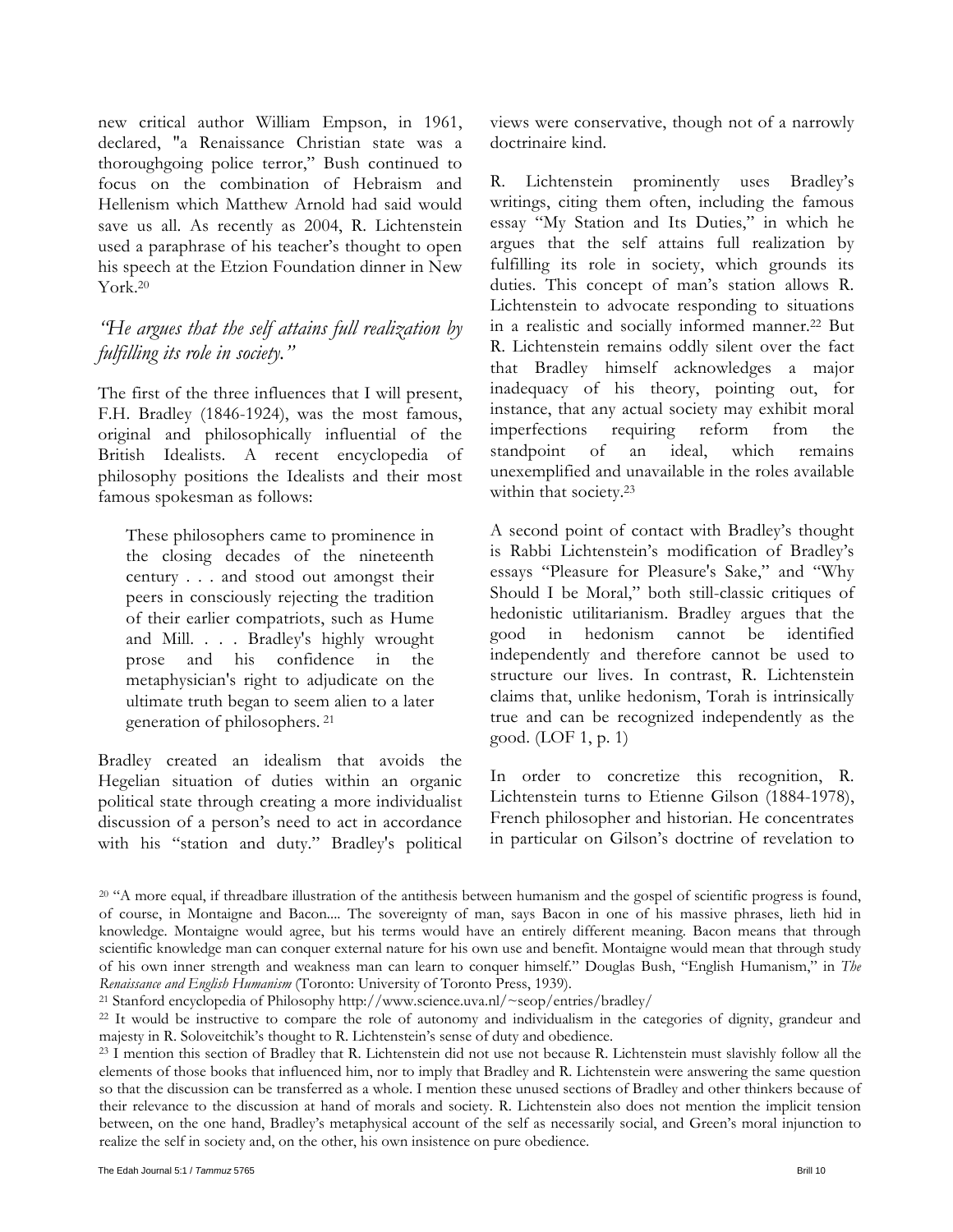provide a definition of the divine good. Gilson's reading of medieval thought disconnected the thought of the theologian Aquinas from the philosopher Aristotle and made religious truth exclusively a revelation of God's will and wisdom. "There is no philosophical writing of Thomas Aquinas to which we could apply for an exposition of the truths concerning God and man which he considered knowable in the natural light of human reason," wrote Gilson.24 Gilson was against religious fideism and attempted to reinvigorate modern philosophical reason "by restoring revelation to its proper content and role" in which man has no other recourse here below than to return to God's revelation by means of philosophic reason. Gilson held that the speculation of Plotinus remained wholly foreign to the Christian revelation, as does any religious illumination or intuition. R. Aharon Lichtenstein offers many a similar comments about reason. In a telling side remark, R. Lichtenstein comments, "I should feel much closer to Gilson than to Weitzman…."(LOF 2 p 217)

In one of his earlier writings, his response to the 1966 *Commentary* symposium on Jewish belief, a regrettably neglected essay, R. Lichtenstein presents a well-thought-out doctrine of revelation similar to Gilson's (LOF 2 p. 338.). He divides revelation into three elements, the knowledge of God, the knowledge of His will, and the encounter gained through rational study of the text:

[First] It was revealed by God, it reveals something *about* Him. . . . This [normative] datum consists of two elements (a) The revelatum, to use a Thomistic term, whose truths inherently lie beyond the range of human reason and which therefore had to be revealed if they were to be known at all"25 (b) The revelabile . . . whose truths could have been discovered by man in any event…

[Second] It presents direct statements about divine attributes: and inasmuch as it is not merely a document delivered (*salve reverentia*) by God but composed by HIM, it constitutes in its normative essence an expression of His will. As such, it affords us an indirect insight into what is otherwise wholly inscrutable. . . . Torah study connects one to God's presence and it is a religious experience.

[Third] Revelation . . . is the occasion, exalting and humbling both, for dialectal encounter with the living God. . . . It is repeated recurrently through genuine response to God's message which ushers us into his presence.

R. Lichtenstein writes openly as a Neo-Thomist, arguing that God is known through revelation and not reason (even though he affirmed there are some limited truths known by natural means). He relies on Gilson to be able to speak of a single eternal revelation, in which the Torah is both God's will and the means of human encounter with God.

*"He openly advocates Coleridge's familiar distinction, upon faith rather than belief, upon experiential trust, dependence, and submission more than upon catechetical dogmatics.'"* 

R. Lichtenstein echoes Gilson's Neo-Scholastic view of revelation in a few lines in many of his essays without the need for elaboration. When discussing Torah study, he mentions that faith needs to be a genuine conviction, not an assent (LOF 1 p. 8), and elsewhere he mentions that one needs faith in oneself to let divine law instill knowledge and love. In order to answer why we study *gemara*, he says that the Talmud connects the finite human to the revealed will and wisdom of God. Similarly, in the beginning of his

24 Etienne Gilson, *History of Christian Philosophy* in the Middle Ages (New York: Random House, p. 367; id*. Reason and Revelation*  in the Middle Ages (New York: C. Scribner, 1938); id. God and Philosophy (London : Oxford University Press, 1941).<br><sup>25</sup> From other influences, R. Lichtenstein uses the language of a critical idealist, which finds God throu according to Gilson, through reason one will never come in contact with being. At other points he seems to use Prof. Gilson's immediate realism, which cannot be mediated and therefore is dogmatic.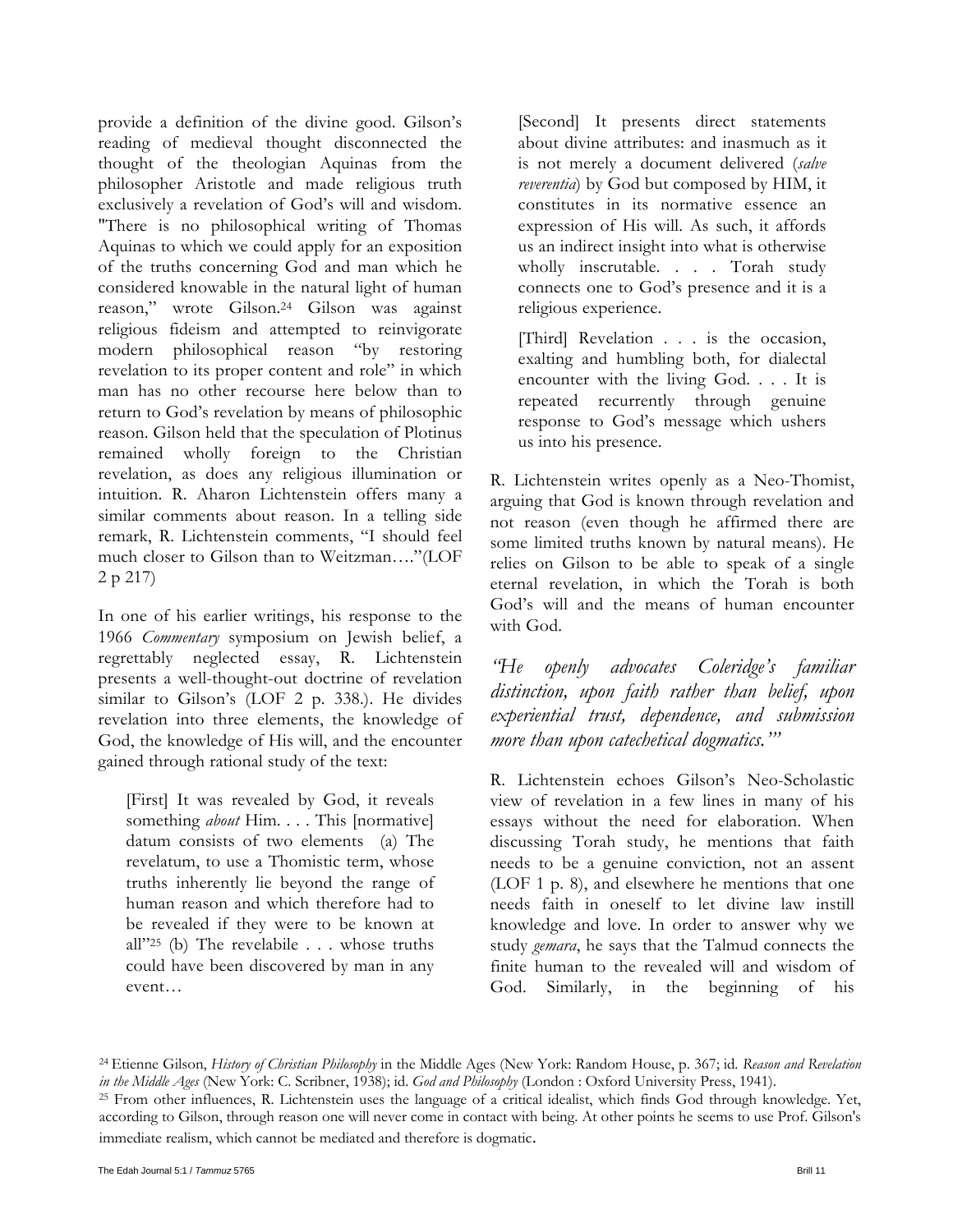aforementioned essay on secular studies, he invokes the Talmud as divine will and wisdom.

R. Lichtenstein's thought on revelation contains elements other than the rationalism of Gilson. In some places, he seems to offer halakhic fideism similar to, but probably not influenced by, Rabbi Isaac Breuer,26 while in other places, he demonstrates an experiential faith, conjuring up realms of romantic religious imagination. He openly advocates "Coleridge's familiar distinction, upon faith rather than belief, upon experiential trust, dependence, and submission more than upon catechetical dogmatics" (LoF 2 p. 367). The question of faith has been a lifelong concern of R. Lichtenstein, and he offers various approaches to it in his essays, not all of them harmonizable.

Gilson's rational revelation allows R. Lichtenstein to describe a single tradition, unlike Cardinal Newman's more historicist sense of tradition. There are, however, mediating positions between Newman's historical reason and Gilson's rational revelation held by those who work with medieval material, such as Henri deLubac, Pope John Paul II, Avery Cardinal Dulles, Rabbi Isadore Twersky, and Rav Kook, among others.27

The last influence that I wish to highlight is Thomas Hill Green (1836-1882), political philosopher and radical, temperance reformer, and a leading member of the British Idealist movement. T. H. Green was an influential force in shifting English thought from the individualism of Mill to an idealist politics, in which the best cultivation of the individual comes from striving for a collective ideal and through community control of individual liberties:28

When following the law then, the individual acknowledges his ability to become that which he is not at present. Secondly, law helps to form the individual in the sense of reinforcing his values, views and the actions of the eternal consciousness as it exists in his world at the time. In this way, the individual is increasingly brought into line with "the law of his being."29

R. Lichtenstein only cited Green's writings twice, but the idealist social philosophy in Green's writings highlight an important strain in R. Lichtenstein's thought, the concept of positive freedom, the freedom to reinforce our best natures through subjecting ourselves to law. As evidenced by his footnotes, he read a variety of conservative political works on positive freedom similar to Green, and he developed these ideas further upon considering the conservative writings of Burke and T. S. Eliot. I am therefore using Green solely as representative of a broad class of British idealists behind R. Lichtenstein's thought.

*"R. Lichtenstein advocates the interaction of religion and the state and the need for religious coercion."* 

The ultimate goal of individuals as human beings, for Green, is to become totally rational, that is, to perfectly embody the eternal consciousness. Crucially, this realization requires the individual to possess a sense of self-worth and to understand what is of ultimate value within his society. One often hears echoes of this connection of self-worth and the ideal in R. Lichtenstein's work. For example, the correlation reverberates in his connection of the virtue of trust (*bittahon*) with the

26 See Binyamin Brown, "*Emunah beTehilah ve Emunah beSof: Emunah be Sheloshah Haredi Hogim be Meah HaEsrim*" *Akdamot* 4 (1998).

27 The all or nothing choice of Newman or Gilson is a bit dualistic; see Avery Dulles, "Can Philosophy Be Christian?" *First Things* 102 (April 2000): 24-29. 28 http://www.science.uva.nl/~seop/entries/green/

<sup>29</sup> The passage continues, "This is the ideal. In reality, the currently existing laws (and the underlying social institutions, values and so on) are imperfect in that their presuppositions contradict the logical structure of the eternal consciousness. Recognition of these imperfections awakens an innate drive in the individual to correct them. In fact actualizing the idea of perfection found in reason increasingly becomes the source of self-satisfaction contained in the individual's will." "*Different Senses of "Freedom" as Applied to Will and the Moral Progress of Man"* in *T. H. Green: Lectures on the Principles of Political Obligation and Other Writings,* P. Harris and J. Morrow, eds. (Cambridge: CUP, 1986) p. 22-3.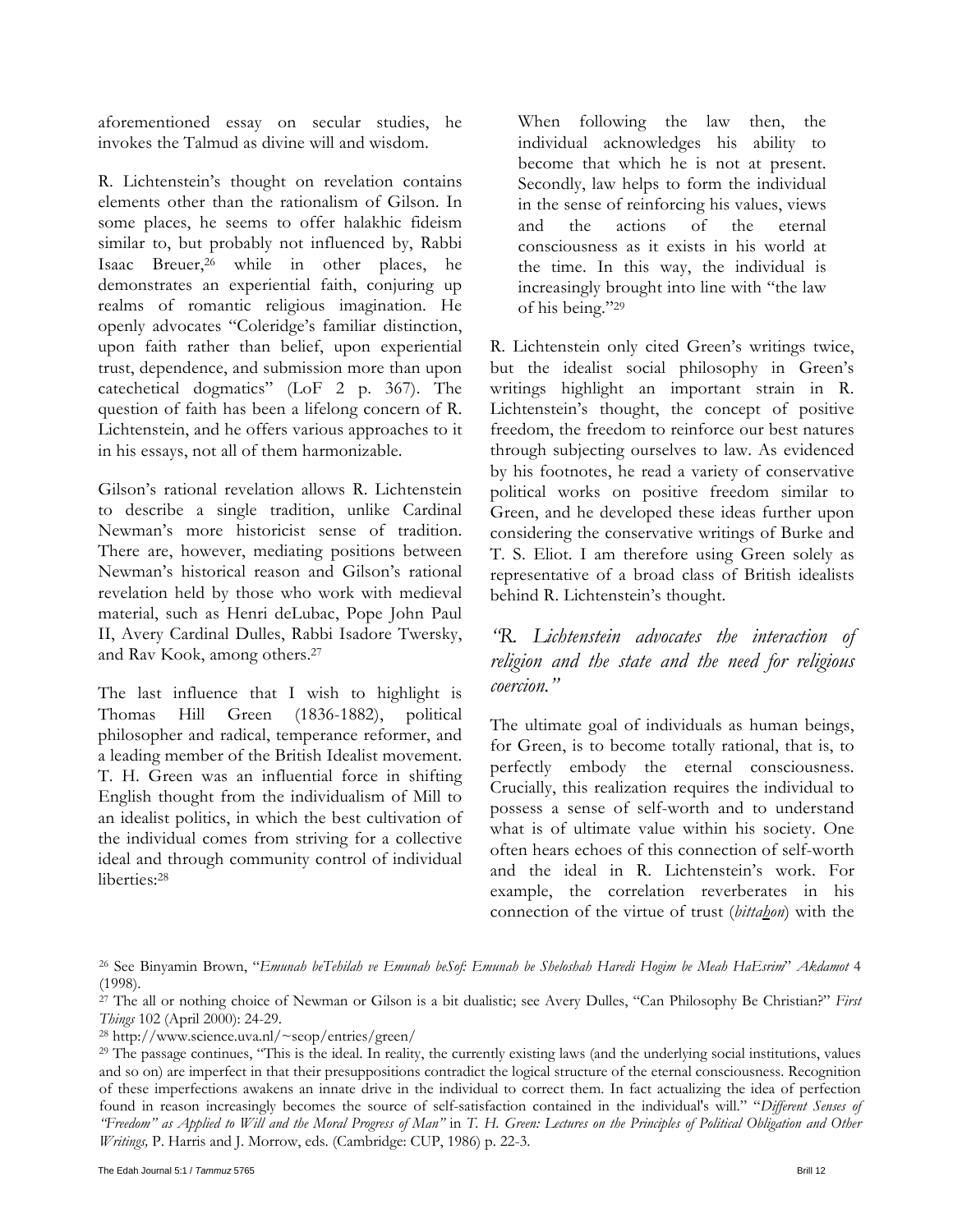belief that one can accomplish one's goal, as well as in his connection of the virtue of faith *(emunah*) as the trust in God's providential mission and man's striving for its realization.30

Following Victorian models, R. Lichtenstein sidesteps the individualism of Mill and presents Judaism based on community, of *Keneset Yisra'el*.31 For R. Lichtenstein, the modern state leads to mediocrity, rather than the idealist vision of T. H. Green for England or the ideal halakhic community. In both, liberty cannot be achieved through equality; only through the recognition that equality is not a positive virtue can true liberty exist. From these premises, R. Lichtenstein advocates the interaction of religion and the state and the need for religious coercion because we cannot have both freedom and commitment.32 He remains sensitive to the problems of religious coercion both practical and theoretical, yet he firmly maintains that society needs an ideal Platonic norm, albeit not as extreme as those of Plato's *Republic*. As he phrases it, society needs to be at least "some steps down the Platonic road" (LoF 2 21). While liberalism is obviously considered wrong, without the need to argue against it, he does take the time to reject the Calvinist and Puritan versions of separation of Church and state.33

For R. Lichtenstein's students to cite Green (and other British idealists) at the very end of the

twentieth century without taking into account Green's important and widely read critics, such as Isaiah Berlin and Karl Popper, leaves one wondering about whether the canon of acceptable theory is closed and about how much depth one is supposed to use in one's reading of secular sources.34 Rarely does one hear any of his students mention R. Lichtenstein's fundamental rejection of Mill, Locke, and Hume, or the need for a response. These intellectual patterns are peculiar if we assume that his students are following his example in seeking secular knowledge, for the overwhelming majority of literature and political science syllabi contain only critiques of British idealists. To present a conservative philosophy, a reader would have to respond and defend Bradley and Green against Berlin and Popper.35 Not to enter in to the vortex of intellectual life but to remain a passive consumer bypasses the strength of R. Lichtenstein's own arguments, leaving them as mere window dressing or, worse, a dogmatic sensibility.

### Modern Jewish Identity

R. Lichtenstein has a greater hidden love than generally recognized for certain aspects of the nationalism of Rav Kook, advocating an organic unity of the Jewish people, yet he eschews R. Kook's connection of this unity with the material land itself. Instead, R. Lichtenstein cites his own pantheon of Victorian-era nationalist essayists,

(London, G. Routledge & Sons, Ltd. 1945).<br><sup>35</sup> One of the aspects not used by R. Lichtenstein is Green's strong affirmation that "Moral rights should be used to criticize legal rights." 'Lectures on the Principles of Political Obligation' in *T. H. Green: Lectures on the Principles of Political Obligation and Other Writings,* P. Harris and J. Morrow, eds. (Cambridge: CUP, 1986) p. 9.

<sup>30</sup> R. Lichtenstein pushes off the Hazon Ish's definition of trust that attributes everything to God, but precludes direct Divine intervention; faith is belief in the divine while trust is a separate imperative of seeing God in the everyday. In the end, he leaves greater possibility for miracles then the Hazon Ish, even though we do not rely on them<br><sup>31</sup> This is another point of similarity to Rav Isaac Breuer's rejection of liberalism.<br><sup>32</sup> One of R. Lichtenstein's interesti

coercion, where he combines R. Meir Simhah's *Meshekh Hokhmah* with Burke to formulate a theory of coercion that accommodates inner conviction. (36).<br><sup>33</sup> One of my students, Yair Hindin, "R. Lichtenstein's and T. S. Eliot's Views regarding Religion and Modernity"

<sup>(</sup>unpublished paper, Spring 2003) offers several noteworthy insights into R. Lichtenstein's political theory. Hindin notes that R. Lichtenstein and T. S. Eliot start with similar designs for a religious state, yet Eliot seeks to reorder society, while R. Lichtenstein's goal is for the ideals of Judaism to flourish; the former wants to save the masses, the latter to cultivate the leadership. "To succinctly capture the differences…R. Lichtenstein's solution is top down, aligning religion with government and only then having it affect society en-masse. Eliot presents a bottom up solution, a reordering of the entire culture and social structure." Hindin also notes that for R. Lichtenstein, it would be belittling to advocate religion for its remediating powers on society and not for its true purpose of forging a relationship with God's truth.<br><sup>34</sup> Isaiah Berlin, Four Essays on Liberty (Oxford: Oxford Univ. Press, 1969); Karl R. Popper, The Open Society and its Enemies,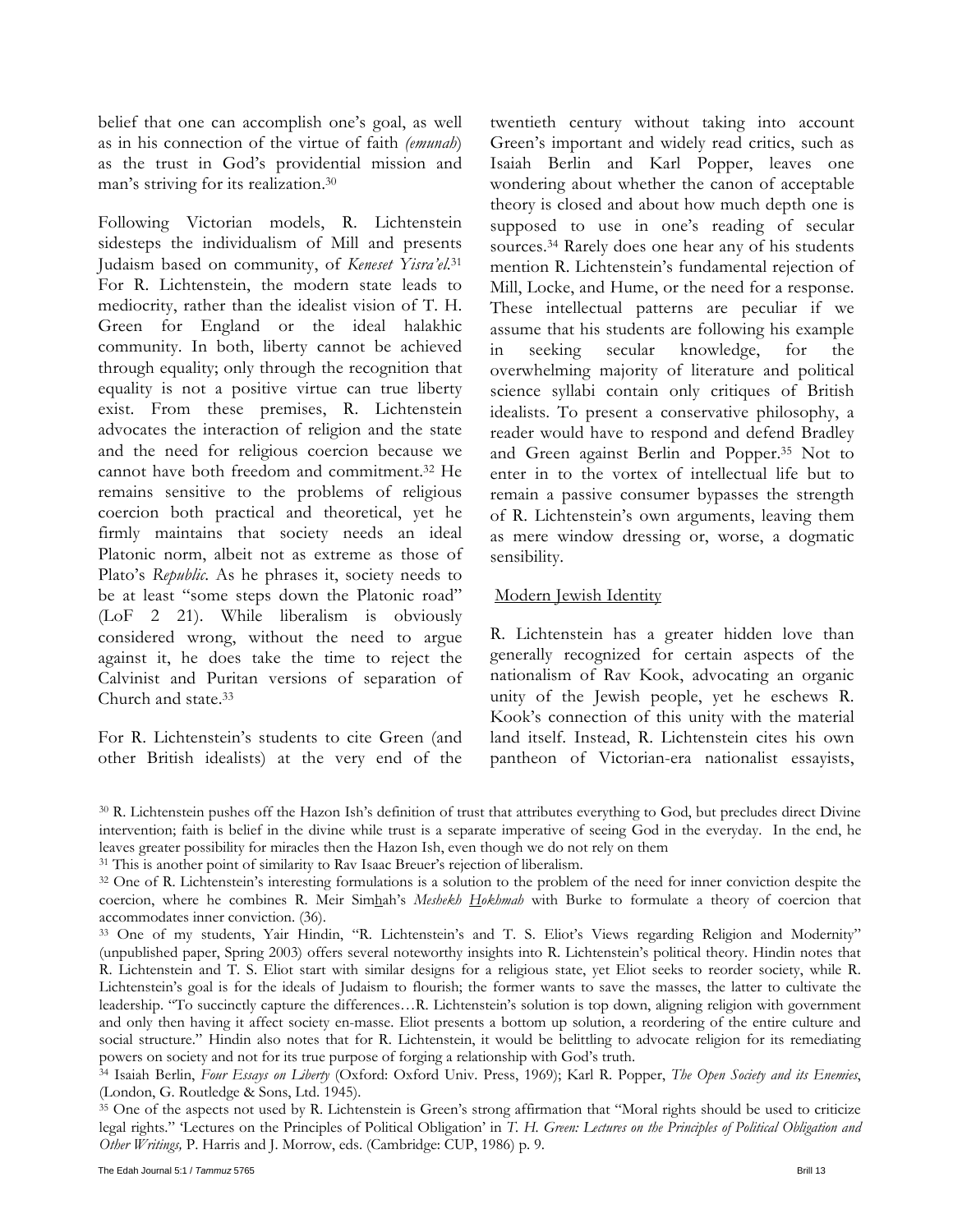among them Ernest Renan and Ernest Baker, to define Jewish peoplehood in idealistic terms. Renan asks, "What is a nation?" He answers, "A nation is a soul, a spiritual principle." In a similar vein, Baker expresses nationalism as a common general will: "We are members of a timeless and universal body which constitutes an organic whole" (LoF 2 p. 72).

On the question of the advent of modernity, R. Lichtenstein rhetorically quotes thinkers who say that Orthodox Judaism lingeringly remains stable and continues through inertia, in contrast to the dynamic modern varieties of Judaism. To such thinkers, R. Lichtenstein firmly and categorically answers: No! Orthodox Judaism bursts forth as a vibrant and dynamic entity. If one does not see the dynamism of Orthodox Judaism, the fault lies in oneself: one has not placed revelation in one's heart. The tradition seems arid and stale because one lacks the living connection to the Divine and the depth of divine wisdom. And since the Torah is permanent and, as a corollary, the survival of the Torah is assured, there is no special problem of the American Jew or the vanishing Jew. Judaism is as eternal as the Torah. R. Lichtenstein's categories for Jewish self-definitions are thus entirely halakhic and based on the eternity of Torah (Lof F 2 chapters 8, 9).

*"Since revelation relegates modern reason to the side, history and sociology are irrelevant for analyzing contemporary issues."* 

Since revelation relegates modern reason to the side, history and sociology are irrelevant for analyzing contemporary issues. In Peter Berger's terms, R. Lichtenstein offers a plausibility structure that opts out of the questions of secularization rather than one that responds. For R. Lichtenstein, any position that proclaims that the Jew is a pariah, or alienated, or assimilating, is untenable; Jewish society is still in continuity with the tradition. Therefore, he willingly accepts Max Weber's account of traditional Judaism, which holds that Jews have a double ethic of treating the

surrounding culture as different from their own; an internal Jewish realm and an external gentile realm (LoF 2 p. 215). Thus, he would implicitly reject Professor Jacob Katz's understanding that Orthodoxy in all its modern varieties has already rejected the exclusivism and dualism of traditional Judaism and has transformed itself into an Orthodoxy existing in the single realm of modernity.

For R. Lichtenstein, there is fundamentally no modern Jewish narrative. He does acknowledge the effects of the Enlightenment, emancipation, Zionism, and the Holocaust, yet he finds them irrelevant to creating a halakhic identity; in fact, he even faults Zionism for not stopping assimilation, since for many, the state substitutes for Jewishness. His vision of Zionism is entirely halakhic, based on Torah studied in the land of Israel by those with the organic connection in their souls to the land. It is a Zionism without a sense of the call of history or a sense that special answers are needed in our age. The reason for army service is to express our ability to show *hesed*, to accept our responsibility as part of the people of Israel, in support of for which he once again quotes Bradley's essay "My Station and its Duties."

In an essay on modernity, R. Lichtenstein tellingly treats modernity as posing the question of authority. Do we have autonomy, as modernists proclaim, or are we bound to rabbinic authority? He questions the Enlightenment's emphasis on autonomy over authority (in Kant's formulation, autonomy takes precedence not only over authority, but over tradition and revelation as well). R. Lichtenstein portrays *haredim* as accepting authority for religious security and out of the need for personal relationship with great figures. In contrast, R. Lichtenstein states that the Modern Orthodox Jew has ambivalence towards authority; he acknowledges the need for leadership but wants to remain religiously autonomous and rely on personal judgment**.** R. Lichtenstein's response affirms a continued need for *gedolim*; yet as moderns with autonomy, we show our autonomy by choosing to belong to a certain religious camp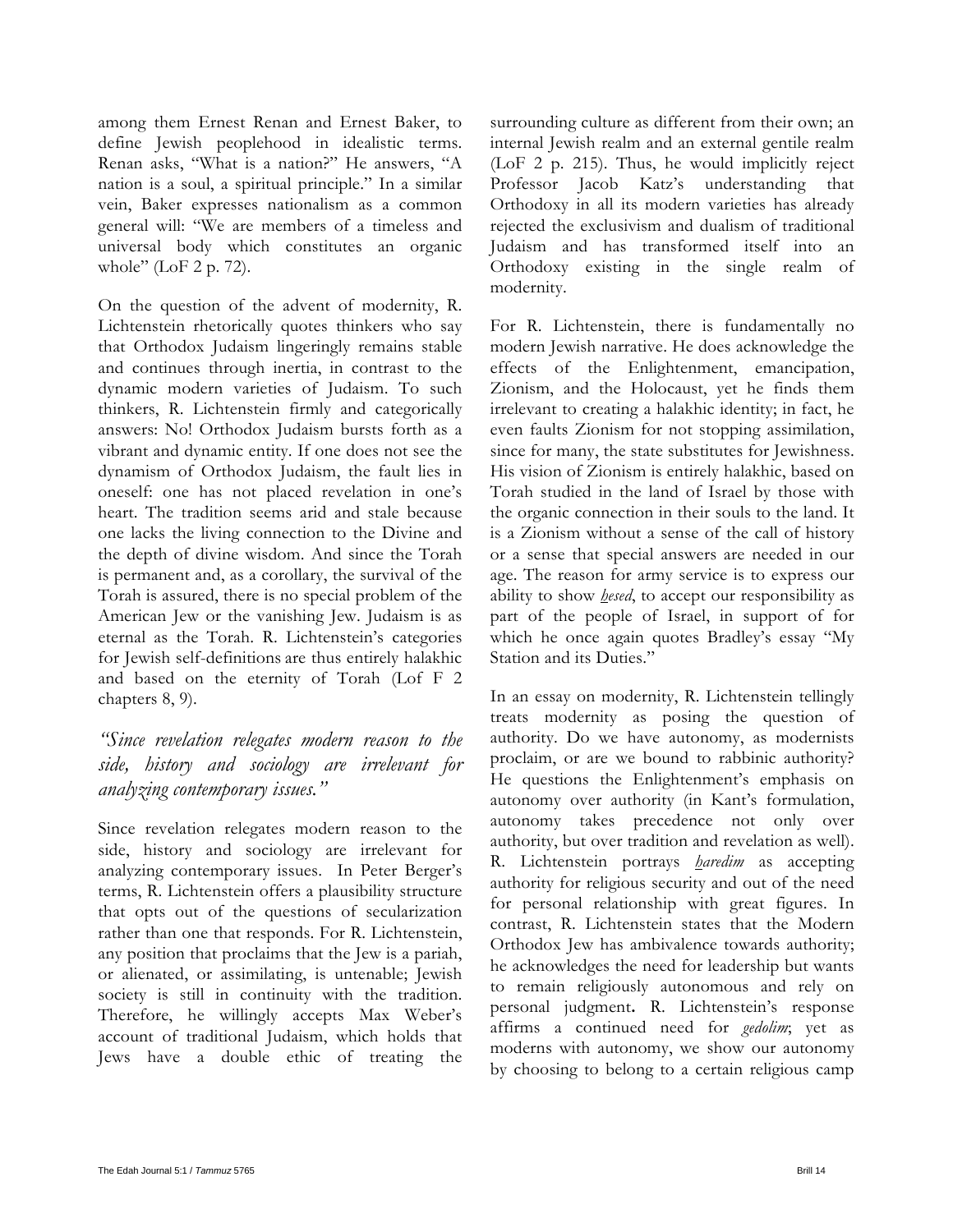or to affiliate with a particular *rosh yeshivah*.36 In turn, he advocates a kinder, gentler "*da`as torah.*" A Modern Orthodox Jew would be best served by a *gadol*, not unlike himself, who appreciates culture, secular studies, and the human condition, and has a broad understanding of life, rather than a *gadol* who stresses his supernatural authority or who claims that all knowledge derives from Torah. R. Lichtenstein ascends further to a broader axiological claim about modernity that we need a great man as a leader for a vision of greatness, for ideal aspirations: "Orthodoxy is vivified by its *gedolim*." In choosing community goals, "The quest for vigorous and sensitive spiritual leadership should retain high priority. The current dearth of first-rank *gedolim"* should be troubling to us. (LoF 2 p 350)

*"The Modern Orthodox Jew has ambivalence towards authority; he acknowledges the need for leadership but wants to remain religiously autonomous."* 

The essay explains to the "more modernist" camp the correctness of *gedolim* (LoF 2 p 292). First, R. Lichtenstein denies authority to ordinary people; they must rely on *gedolim*:

Even if we assume that, on the personal level, a moderate *lamdan* may, and perhaps must, act in accordance with his own informed and conscientious reading of the sources*—*a dubious proposition in its own right*—*surely no such course could be championed in the public sphere. (LoF 2 p 290)

And in a brilliant analysis, he distinguishes between relying upon the texts of the early authorities (*rishonim*), whom we approach as a resource for our learning, and using our own judgment in listening to contemporary *gedolim,* whom we need to face and whose judgment we must accept. Modernists rely on the former at the expense of the latter. Finally, for R. Lichtenstein, modernists need to be concerned about their legitimation; therefore, they have to cultivate an appreciation of *gedolim* to gain legitimation (LoF 2 283).

As a subtext, the essay asks about the use of such Western European modernists as Rabbis Hirsch, Hoffman, and Kook, which R. Lichtenstein tellingly frames as: "What of eclecticism?" Concerning Rav Kook, R. Lichtenstein comments, "One can view nineteenth-century European nationalism as an appropriate matrix for Rav Kook's thought, and there is no dearth of analogues to Hegel, Bergson, and others in his writings"(LOF 2 p. 202). Yet, and despite the preceding comments, he judges Rav Kook as having a radical Jewish authenticity that was not seeking "socio-cultural validation." In contrast, he deems R. Samson Raphael Hirsch's humanism and universalism as accommodations and concessions to modernity, as is R. David Zvi Hoffmann's acceptance of academic scholarship.

In general, R. Lichtenstein defines the tradition within the purview of the traditional Eastern European *beit midrash.* Hence Western European Orthodoxy in Germany, Italy, or Amsterdam, together with the books that it produced, are outside of the canon or the scrutiny of *gedolim*, and can therefore only be seen as accommodationist and their embrace of modernity is even more suspect. He warns that while ideological eclecticism is legitimate, one must beware accretions. Or, as R. Lichtenstein privately commented to an academic who specialized in Western European Orthodoxy and early nineteenth-century *halakhah,* "Why do you waste your time on these figures?"37

What are the dangers of the modern age for R. Lichtenstein? In 1966, echoing Cardinal Newman's attack on rampant intellectualist individualism, he wrote that the enemies are materialism and

<sup>&</sup>lt;sup>36</sup> A similar role of autonomy in Orthodoxy, as limited to the choice to submit to a given rabbi or to Orthodoxy, was empirically documented in Debra Kaufman's study of newly observant women. She notes that since they freely chose to become observant they retained a sense of autonomy in their complete submission to the system, see Debra Renee Kaufman,

*Rachel's Daughters: Newly Orthodox Jewish Women*, (Rutgers University Press, 1991).<br><sup>37</sup> Much of the older Modern Orthodox thought was based on the western European traditionalism of Rabbis Samuel David Luzzatto, Hirsch, Hertz, Jung, Lookstein, Belkin, D.Z. Hoffman, Hildesheimer, and others.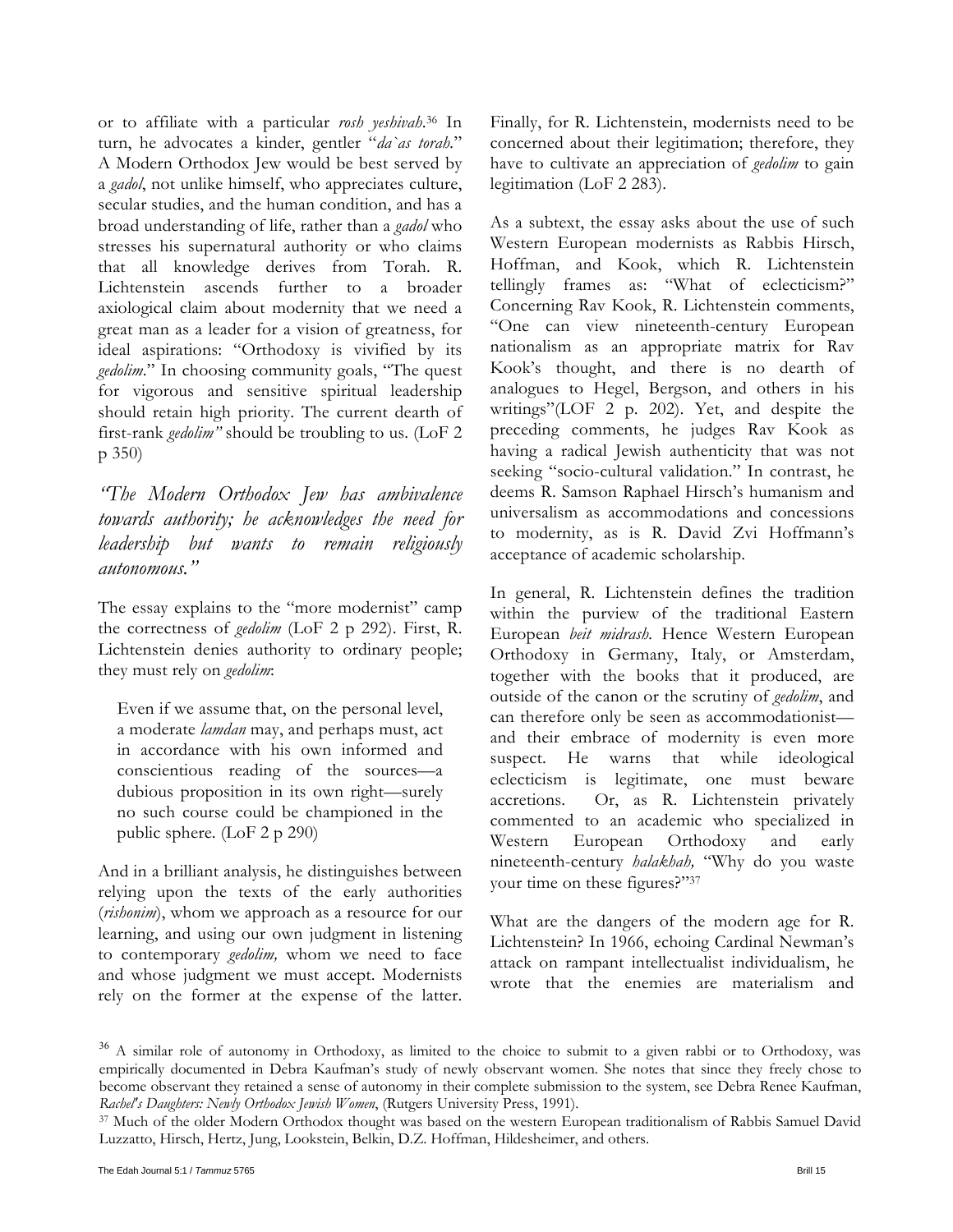liberalism, accompanied by positivism and historicism (LOF 2 p. 344). These concerns remain throughout his corpus, but twenty-five years later, when dealing with the religious issues of the modern age, he wrote:

The Centrist Orthodox community is one to which the danger of distance from God the eighteenth-century danger, the danger of a certain spiritual hollowness, of apathy, of pushing God off into the corners—is indigenous and endemic. And rather than the issues of the current decade it is an eternal struggle of religious and secular. The secular world as such is one which, philosophically and ideologically, denies God totally. The secular world very often likes to speak in the name of neutrality . . . An education from which God is excluded is not a neutral education. (*By His Light* 196)

His concern to avoid secularism casts the entire modern intellectual world as a problem that needs to be rejected.38 (There does not seem to be any sense that almost half of America is currently evangelical; one wonders how much of R. Lichtenstein's rhetoric itself is the actual cause for Centrist Jews sensing the outside world as hostile to religion.39)

### *"Why do you waste your time on these figures?"*

As mentioned above, R. Lichtenstein's writing career began at the same time that Eugene Borowitz presented *Choices in Modern Jewish Thought.* R. Lichtenstein bypasses these choices, however, and returns instead with a copy of *The Conservative Reader* within which to articulate a reading of R. Zevin's *Ishim ve-Shitot*. He aptly selects what he considers the best of past conservative ideas to formulate the life and thought of great men as well as the ideal Torah personality and his ideology.

### **Legacy**

Rabbi Lichtenstein absorbed much from R. Soloveitchik, his father-in-law, yet it is a mistake to conflate them, as many try to do. For example, R. Soloveitchik intimately connects the conceptual method of Torah study with Kantian personal autonomy. In contrast, R. Lichtenstein writes in several places that he questions the Kantian reading of R. Hayyim of Brisk, who was not theological and not in favor of autonomy (LOF 2 p. 53). In other places, R. Lichtenstein notes that his own theological approach is theocentric and less anthropocentric than that of his teacher. Especially concerning *mitsvot*, R. Soloveitchik repeatedly gave anthropocentric explanations of the commandments.

R. Lichtenstein characterizes his father-in-law as a font of inexhaustible creativity. He also explicitly notes that R. Soloveitchik was self-critical of his failures and of his lack of effect on the community. He recounts how R. Soloveitchik confided in him, "They think that I am an *apikores*." Thankfully for the reader, Rabbi Lichtenstein's portrayal does not remove Rav Soloveitchik's critical edge (LoF 189- 246). Yet, depending on your point of view, either tellingly or ironically, R. Lichtenstein portrays R. Soloveitchik as a literary artist and a poet, rather than an abstract Neo-Kantian, relegating his Neo-Kantianism to the realm of "abstruse abstractions." This portrait differs from R. Soloveitchik's own concern for seeking depth of understanding through formal philosophic discussion. One also misses a sense of his teacher's existential language of commitment, confrontation, and paradox.40

R. Lichtenstein wholeheartedly accepts R. Soloveitchik's humanistic portrayal of Rav Hayyim of Brisk and seeks to hold up that biographic image as an exemplar for Jewish continuity and faith. R.  $\frac{H}{y}$  Hayyim of Brisk, who, according to the

<sup>38</sup> In contrast, Rav Soloveitchik had an acute sense of needing to respond to early twentieth century thought. Similarity, Rav Kook's *Ma'amar ha-Dor* wanted to address issues of the age. Even his co-*rosh yeshivah*, Rav Yehudah Amital deals in his books

with the contemporary issues of the Yom Kipper war, holocaust and modern doubt.<br><sup>39</sup> Christian Smith, *Christian America?* : *What Evangelicals Really Want* (Berkeley: University of California Press, 2000).<br><sup>40</sup> On the dia Culture in the Thought of Rabbi J.B. Soloveitchik" (forthcoming proceedings from the Van Leer Soloveitchik conference 2003); id., "Elements of Dialectic Theology in Rabbi Soloveitchik's View of Torah Study" (forthcoming proceedings from the Ben Gurion University conference on learning and study 2004 ).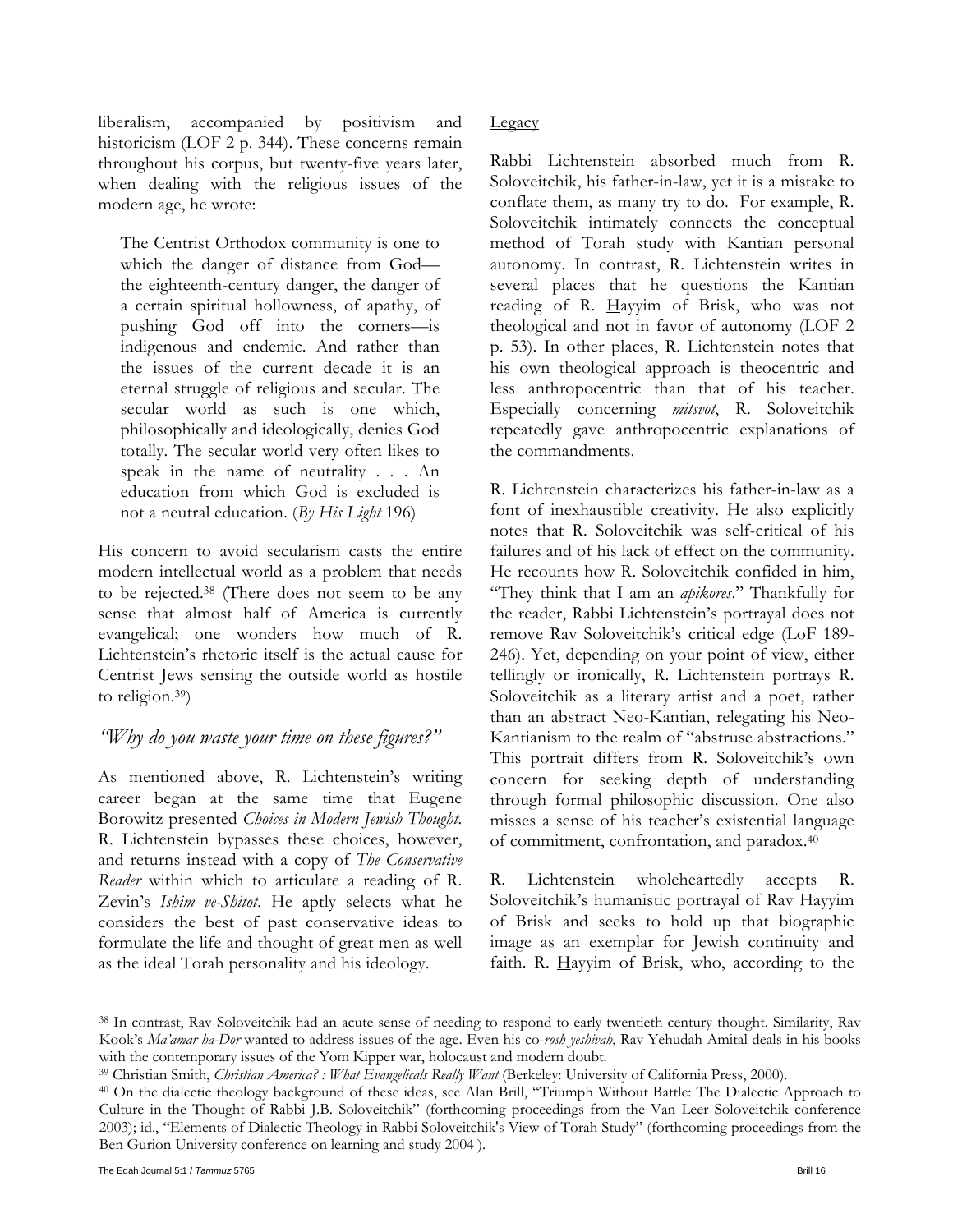story, looked every morning to see if there would be foundlings on his doorstep, serves as a model for ethical sensitivity. The moral of the curious story is that if the foundling checker R. Hayyim was able to live with the moral dilemmas of *halakhah*, then so can we. Questioning the ethics of the *halakhah* becomes tantamount to questioning R. Hayyim, the founder of the conceptual method, and thereby Judaism as a whole. Yet supporting an ethical theory based on anecdotes of nineteenthcentury Russian rabbis flies in the face of the firsthand accounts of their actual minimal responses to the needs of the laity or to the ethical and social challenges of their time. In these aspects, R. Lichtenstein's portrayal of R. Hayyim bears comparison to the similar characterization of Brisk in *Nefesh HaRav,* R. Hershel Schachter's portrayal of R. Soloveitchik*.* 41

Despite the towering legacy of his teacher R. Soloveitchik and his efforts to create an educated Orthodoxy, R. Lichtenstein notes the shift to the right of the younger generation. Even noting this shift, however, he comments, "What we share with the rightist community far, far outweighs whatever divides us" (LoF 1, 224). Throughout, he has a deep and abiding connection to the yeshiva world and even the old *yishuv*. His thought shares many of the same concerns of the writings of R. Eliyahu Dessler and the Hazon Ish. One can compose many fine lectures comparing the subtle differences between R. Lichtenstein's thought and right-wing religious writings. On the other hand, R. Lichtenstein's approach stands in sharp contrast, with few points of comparison, to the New Religious Zionist emphasis on autonomy, eclecticism, liberalism, historicism, individualism, and spirituality.42

On approaching the opinions of others with whom one disagrees, R. Lichtenstein astutely points to the fact that "Rav Kook was, philosophically, far more tolerant but, as a public figure, tolerated less; the reverse was true of the Rav" (LoF 2 113). One should chart R. Lichtenstein's own opinion about those with whom he disagreed by his own public statements. I would hope that subsequent volumes of *Leaves of Faith* will show the public side of R. Lichtenstein's thought and publish some of his important public statements, including his 1966 debate with Rabbi Irving Greenberg over modernity, his 1996 letter in the *Forward* against Edah in which he condemns the association of R. Soloveitchik's name with any modernist agenda, and the 2001 *Haaretz* letters reproving Yishi Rosen-Zvi's religious defense of conscientious objection.43

### *"His thought would be especially problematic to anyone Orthodox whose canon consists of all that is best within the liberal tradition."*

Even though he is the rabbi and teacher of the last generation whose thought has become the yardstick for the regnant views of Centrist Orthodoxy, those with modernist agendas would certainly not accept R. Lichtenstein's philosophy. Nor would his thought appeal to those interested in spirituality, a narrative approach to Talmud study, or medieval Jewish thought. More importantly, his thought would be especially problematic to anyone Orthodox whose canon consists of all that is best within the liberal tradition.

A greater problem is that the majority of American Jews, even those affiliated with Orthodoxy, would

<sup>41</sup> Compare Rabbi Walter Wurzberger's presentation of R. Soloveitchik as the opposite of R. Hayyim of Brisk, see *Ethics of Responsibility*, p. 106. 42 On the new religious Zionists and the Orthodox modernist positions, see the journals *De`ot*, *Amudim*, *Akdamot*, *Yisra'ell* 

*Aheret*, and *Dimmui*. Their articles offer diverse positions. For a philosophic overview, see Yitzhak Geiger, "*Ha-Dati'im HaZioni ha-Hadashim*" *Akdamot* 11 (Tishri 2001). For an example of the ideology of one of the leading new *roshei yeshivah* , see Yuval Cherlow, *Ve-Erastikh Li le-Olam : Li-Demuto ha-Datit shel ha-Adam be-Yisra'el be-Et Teḥiyah be-Mishnato shel ha-Rav Kuk* (Petaḥ Tikvah : Yeshivat Hesder, 2003); *id., Torat Erets Yisra'el le-Or Mishnat ha-Re'iyah* (Ḥispin, Ramat ha-Golan, Yeshivat ha-Golan, 1998).

<sup>43</sup> Records of the statements of R. Lichtenstein concerning the curriculum, especially the role of critical Talmud, *mishpat ivri*, Biblical studies, and philosophy, at Mekhon Herzog would provide many more examples.